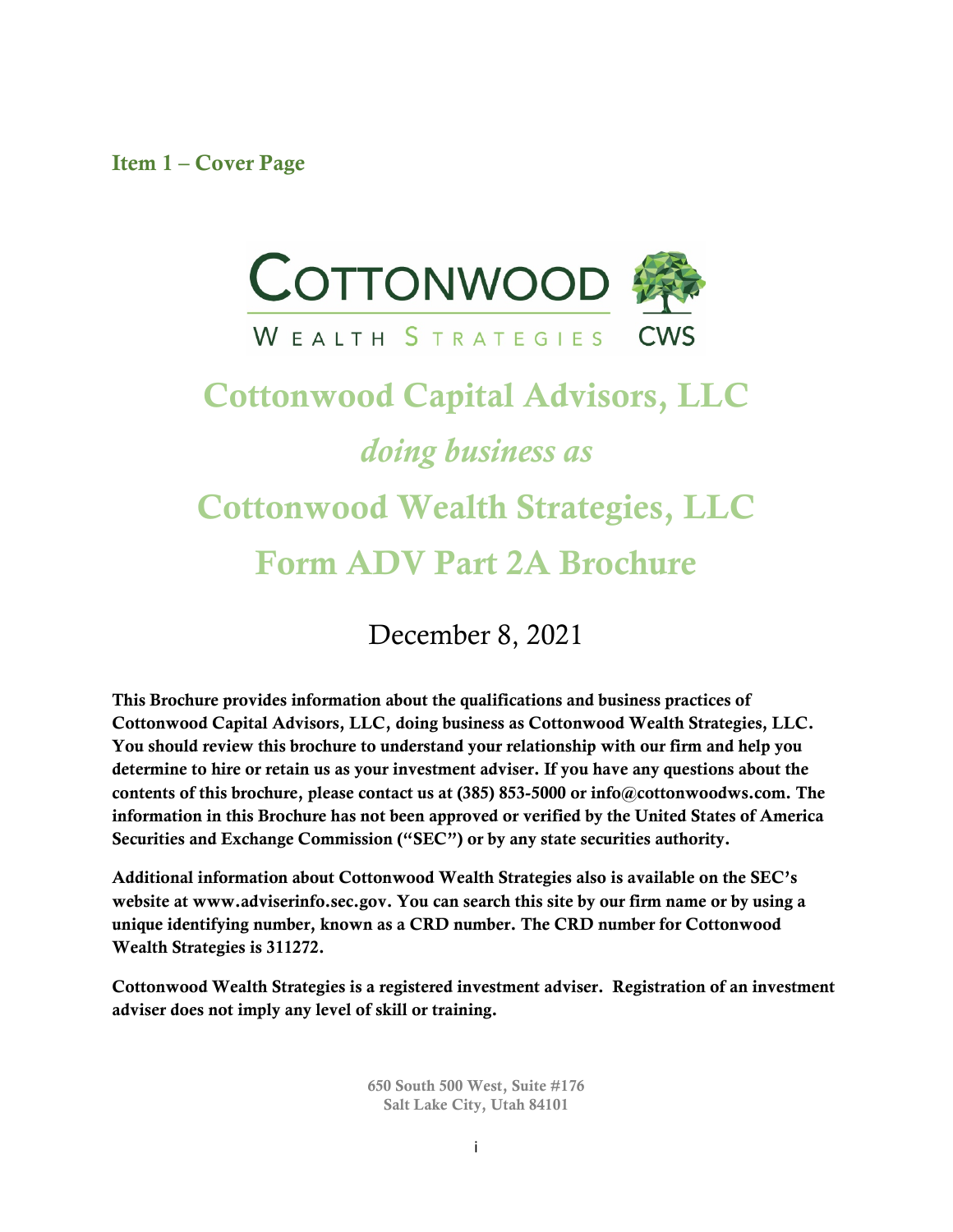## <span id="page-1-0"></span>Item 2 – Material Changes

This section of the brochure discusses specific material changes that have been made to the brochure since the firm's last annual update. Below is a summary of those changes:

#### Assets Under Management

Our regulatory assets under management were updated to confirm our registration status with the SEC.

#### Brokerage Practices

Effective January 2020, First Clearing and Trade-PMR waived their custody and trading fees for 2020. These fees were reinstituted on January 1, 2021.

#### Types of Advisory Services We Offer

As of December 2021, Cottonwood Wealth Strategies began serving as the managing member of the Asymm Venture Fund, LLC, a Delaware limited liability company, and in such capacity is responsible for the management of the fund's assets. Clients of Cottonwood Wealth Strategies are solicited to invest in the Asymm Venture Fund, based on the investment objectives and risk profile of the client and pursuant to the subscription documents of the fund.

#### Important Disclosures

We added important disclosures throughout this brochure:

- Disclosures related to accounts where the Firm uses Wells Fargo Advisors as an Independent Manager.
- Information on the fees we charge as the managing member of the Asymm Venture Fund and the conflict of interest this creates with our separately managed account clients.
- Information related to our Firm having custody of the Asymm Venture Fund.

We will provide you with a Summary of Material Changes made to this brochure annually at no cost. You may receive an updated copy of this brochure at any time by contacting us at (385) 853- 5000 or info@cottonwoodws.com.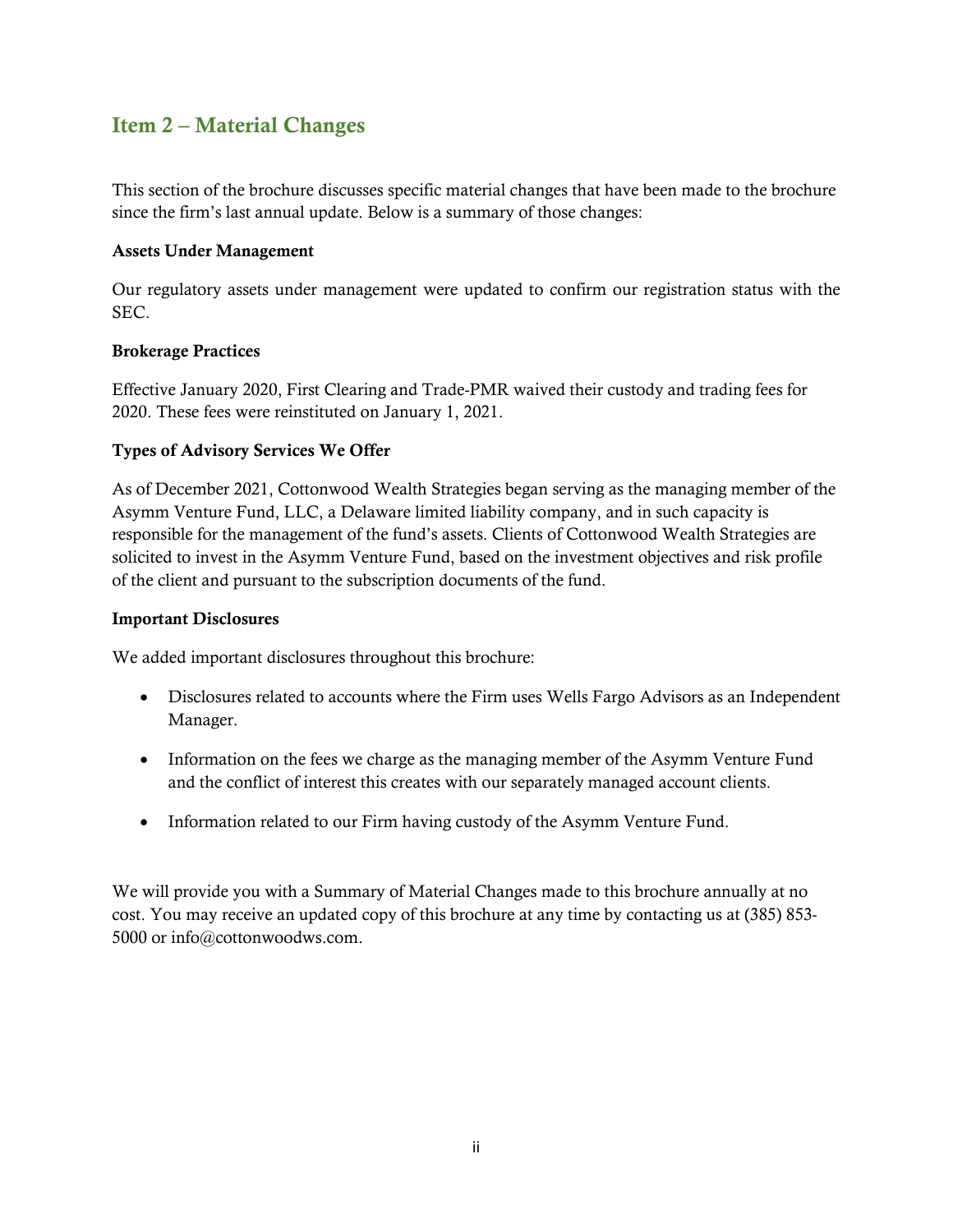# <span id="page-2-0"></span>**Item 3 - Table of Contents**

| Item 11 - Code of Ethics, Participation in Client Transactions and Personal Trading 17 |
|----------------------------------------------------------------------------------------|
|                                                                                        |
|                                                                                        |
|                                                                                        |
|                                                                                        |
|                                                                                        |
|                                                                                        |
|                                                                                        |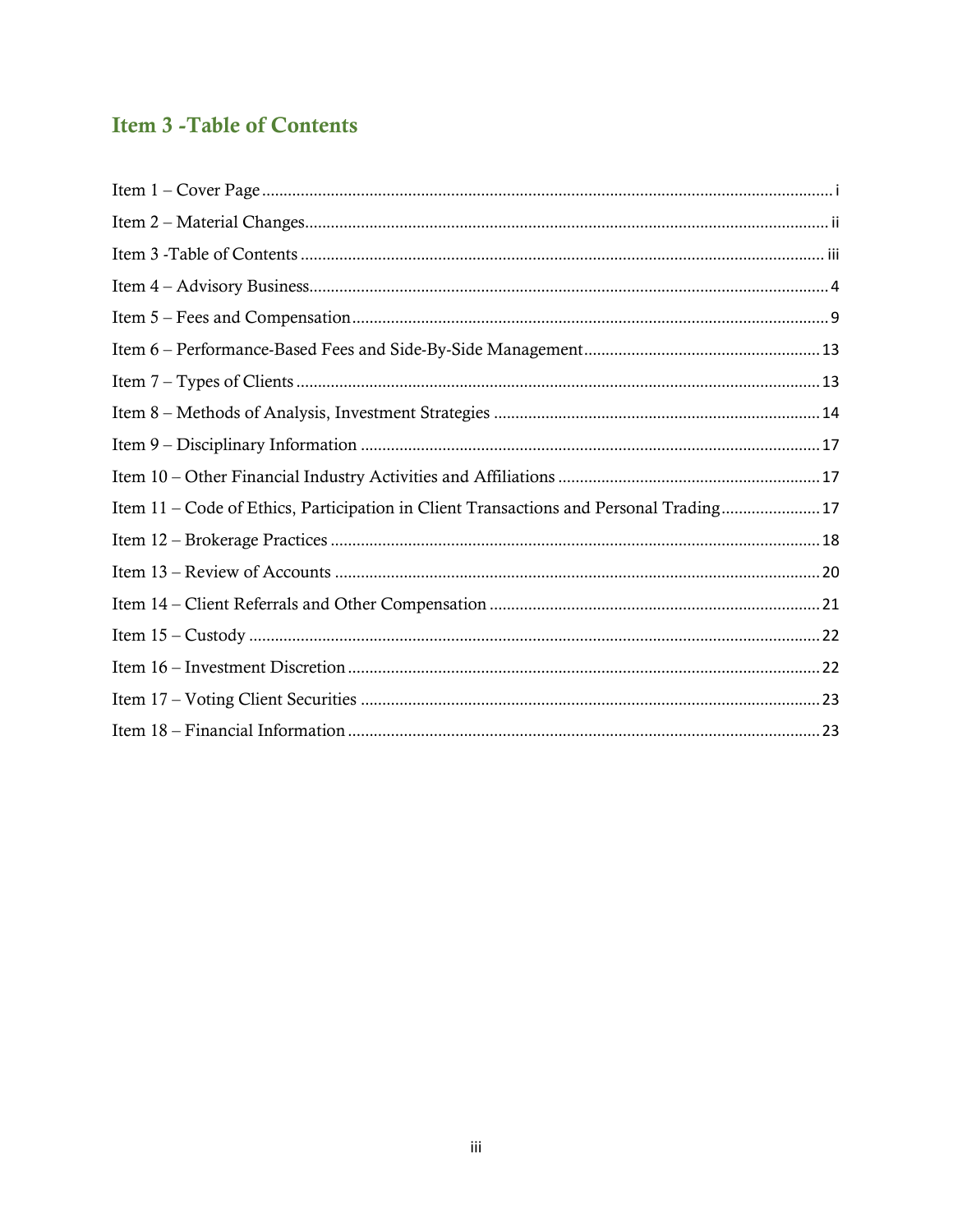## <span id="page-3-0"></span>Item 4 – Advisory Business

## About Our Firm

Cottonwood Capital Advisors, LLC, doing business as Cottonwood Wealth Strategies, LLC ("Cottonwood Wealth Strategies") is a fee-only registered investment adviser that provides investment management and financial advisory services to individual and institutional investors to help them achieve their financial needs and goals. Founded in 2020, the firm is solely owned by Thomas Pappas and Matthew Pappas.

Our firm takes pride in providing personalized service to our clients and acknowledges that it is held to a fiduciary standard of care.

#### Types of Advisory Services We Offer

Cottonwood Wealth Strategies offers a variety of advisory services to individuals, high net worth individuals, trusts, businesses, and corporations. These services include:

- Investment and wealth management
- Selection of Independent Managers
- Financial planning and consulting
- Fiduciary and non-fiduciary services for plan sponsors

We work with our clients to determine their investment objectives and risk profile and develop a customized investment plan based on their individual needs and goals. Cottonwood Wealth Strategies will utilize the financial information provided by the client to analyze and develop strategies and solutions to assist the client in meeting their financial goals.

Prior to Cottonwood Wealth Strategies rendering any of the foregoing services, clients are required to enter into one or more written advisory agreements with Cottonwood Wealth Strategies setting forth the relevant terms and conditions of the advisory relationship.

#### Investment and Wealth Management Services

Cottonwood Wealth Strategies manages our clients' portfolios on a discretionary and, in limited circumstances, non-discretionary basis. Our investment and wealth management services are tailored to the needs of our clients and are based on a comprehensive understanding of each client's current situation, past experiences, and future goals. With this acquired knowledge we create, analyze, strategize, and implement goal-oriented investment solutions. These solutions become our clients' investment policy. This policy and our matched strategies are designed to be risk appropriate, cost effective and tax efficient.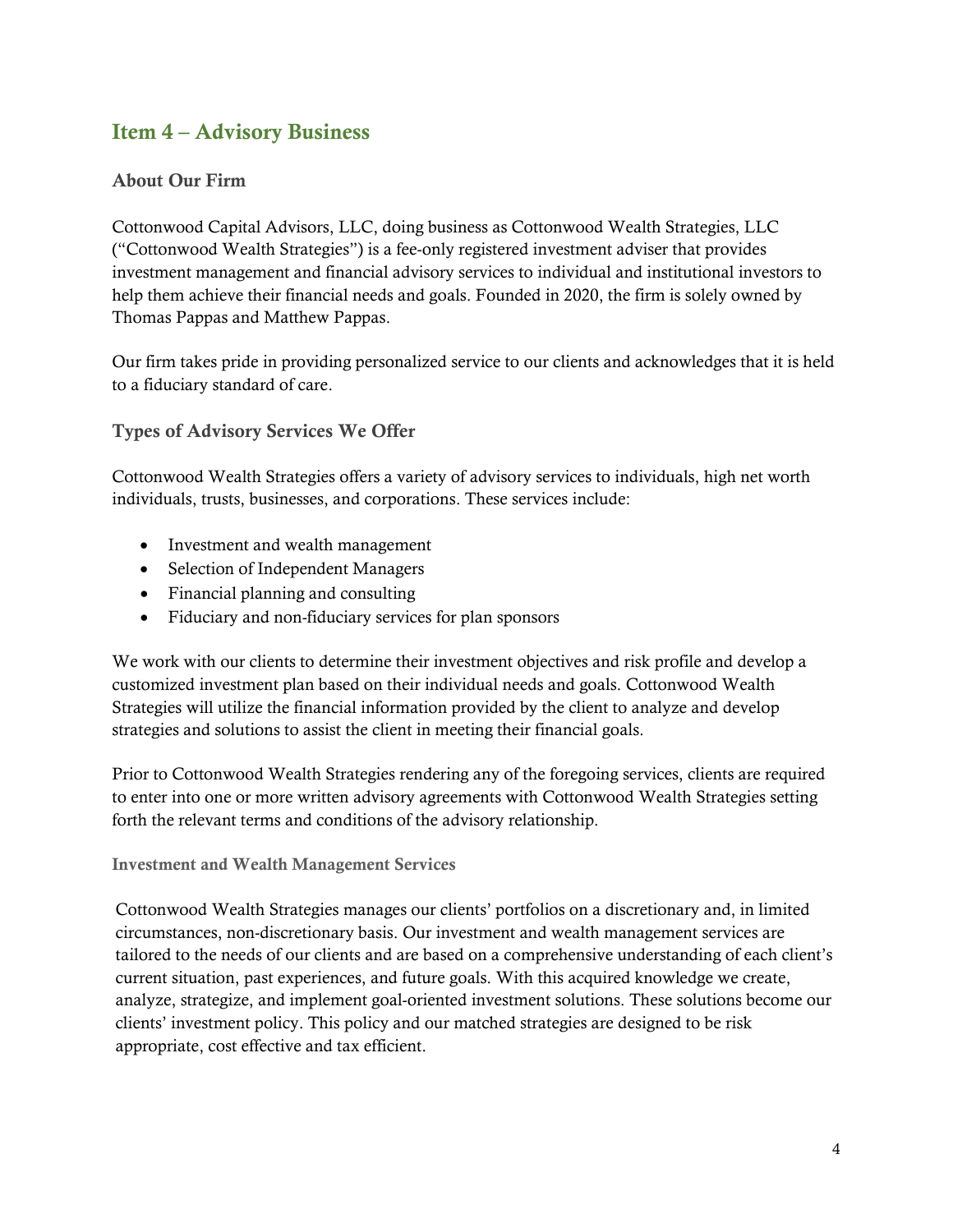Our wealth management services generally include a broad range of comprehensive financial planning and/or consulting services, as well as discretionary or, in limited circumstances, nondiscretionary management of investment portfolios.

Client assets are primarily allocated among exchange-traded funds ("ETFs"), individual equity and debt securities, and mutual funds in accordance with the client's stated investment objective and risk/volatility parameters. We may also recommend clients allocate a certain portion of their assets to independent investment managers ("Independent Managers"). Where appropriate, Cottonwood Wealth Strategies may also provide advice about many types of legacy positions or other investments held in client portfolios. Clients may also engage Cottonwood Wealth Strategies to manage and/or advise on certain investment products that are not maintained at their primary custodian, such as variable life insurance and annuity contracts (to the extent permissible without an insurance license) and assets held in employer sponsored retirement plans and qualified tuition plans (i.e., 529 plans). In these situations, Cottonwood Wealth Strategies will direct or make recommendations on a non-discretionary basis for the allocation of client assets among the various investment options available with the product. These assets are generally maintained at the underwriting insurance company or custodian for the plan trustee or administrator and clients retain responsibility for effecting trades in these accounts.

Cottonwood Wealth Strategies consults with clients on an initial and ongoing basis to assess their specific risk tolerance, time horizon, liquidity constraints and other related factors relevant to the management of their portfolios. You should promptly notify us if there are changes in your financial situation or if you wish to place any limitations on the management of your account. You may impose reasonable restrictions or mandates on the management of your account if Cottonwood Wealth Strategies determines, in our sole discretion, the conditions would not materially impact the performance of a management strategy or prove overly burdensome to the firm's management efforts.

To the extent a client decides to invest with an Independent Manager or in a particular fund, those managers and funds will have their own investment practices. Those investment practices are described in each manager's Form ADV or fund's prospectus, or in its offering or other disclosure documents. In addition, selected money managers or funds typically have discretion to determine the type and amount of securities to be purchased or sold for the portion of the assets managed by the money manager or fund.

#### Selection of Independent Managers

Cottonwood Wealth Strategies may select certain Independent Managers to actively manage all or a portion of its clients' assets. Pursuant to the terms of the investment advisory agreement, Cottonwood Wealth Strategies shall have the discretion to appoint and terminate these third-party advisers. The specific terms and conditions under which a client engages an Independent Manager may also be set forth in a separate written agreement with the designated Independent Manager. In addition to this brochure, clients will also receive the written disclosure documents of the respective Independent Managers engaged to manage their assets. Cottonwood Wealth Strategies evaluates a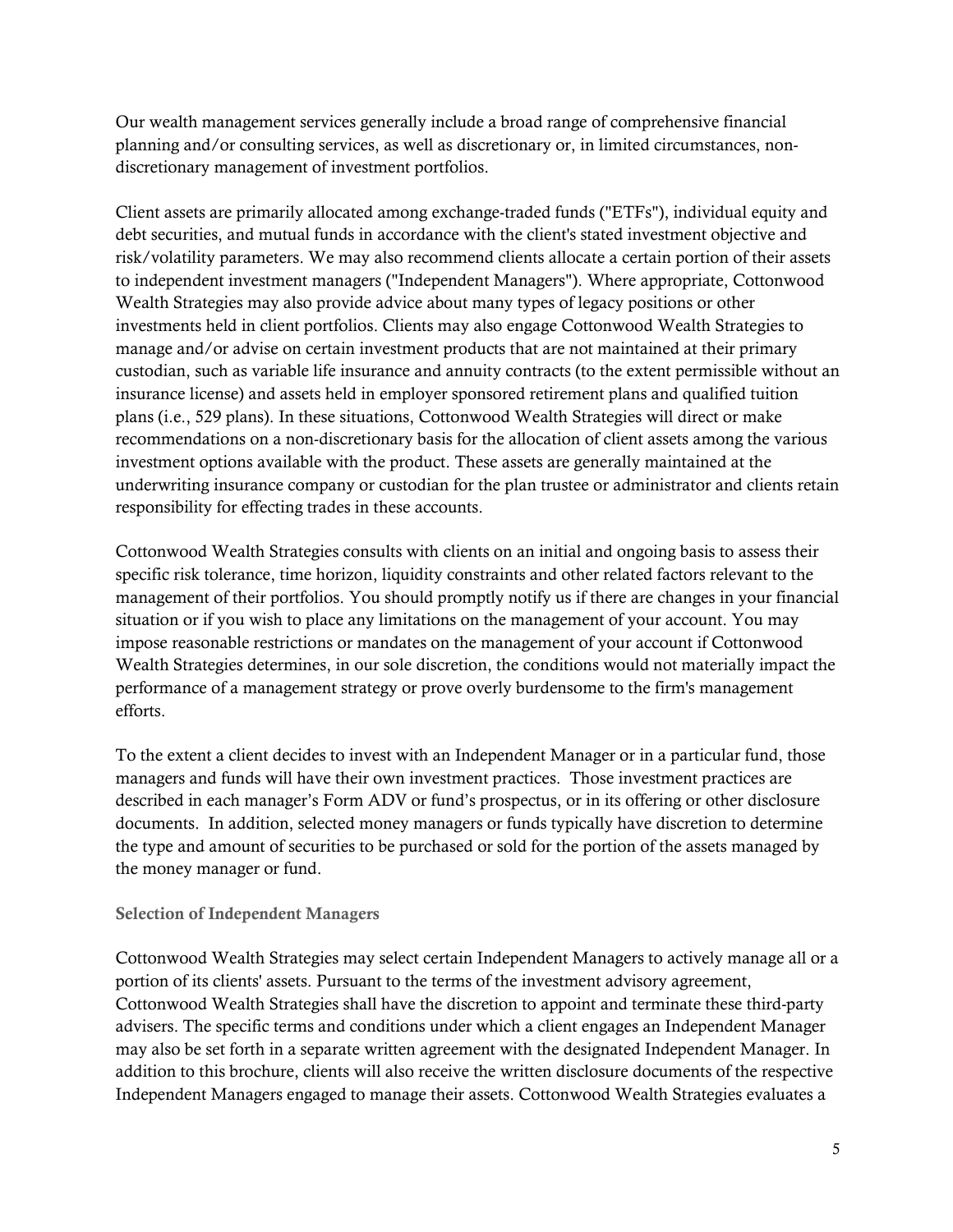variety of information about Independent Managers, which may include the Independent Managers' public disclosure documents, materials supplied by the Independent Managers themselves and other third-party analyses it believes are reputable. To the extent possible, Cottonwood Wealth Strategies seeks to assess the Independent Managers' investment strategies, past performance, and risk results in relation to its clients' individual portfolio allocations and risk exposure. Cottonwood Wealth Strategies also takes into consideration each Independent Manager's management style, returns, reputation, financial strength, reporting, pricing, and research capabilities, among other factors. When utilizing Wells Fargo & Company as the Independent Managers, portfolio services can be provided via a Customized Portfolio Program (separately managed account), personalized Unified Managed Account Program or FundSource.

Cottonwood Wealth Strategies continues to provide services relative to the discretionary or nondiscretionary selection of the Independent Managers. On an ongoing basis, Cottonwood Wealth Strategies monitors the performance of those accounts being managed by Independent Managers. Cottonwood Wealth Strategies seeks to ensure the Independent Managers' strategies and target allocations remain aligned with its clients' investment objectives and overall best interests.

Financial Planning and Consulting Services

Cottonwood Wealth Strategies offers different levels of financial planning and consulting services to help our clients identify, prioritize and work towards their goals and objectives. Our consulting services give our clients the ability to receive a broad range of financial advice and services, including specific security recommendations, for the duration of the advisory agreement.

Our process starts with an extensive review of a client's family situation, which includes assets and liabilities as well as estate, tax, and insurance needs. We then employ a risk tolerance and risk capacity-focused simulation to get a detailed cash flow analysis and proposed asset allocation. Together, this information is analyzed to develop a proposed financial plan, which is designed to be dynamic in nature, ever-evolving due to life changes, along with changes in cash flow needs, risk tolerance, time horizon, or investment objectives.

Cottonwood Wealth Strategies' financial planning and consulting services may include any of the following topics:

- Cash Flow Analysis
- Financial Record Organizing
- Estate Planning
- Charitable Giving
- Education Planning
- Business Planning
- Concentrated Stock
- Federal Benefits & Health Care
- Death & Disability
- Divorce Planning
- Liability Management
- **Investment Consulting**
- Tax Planning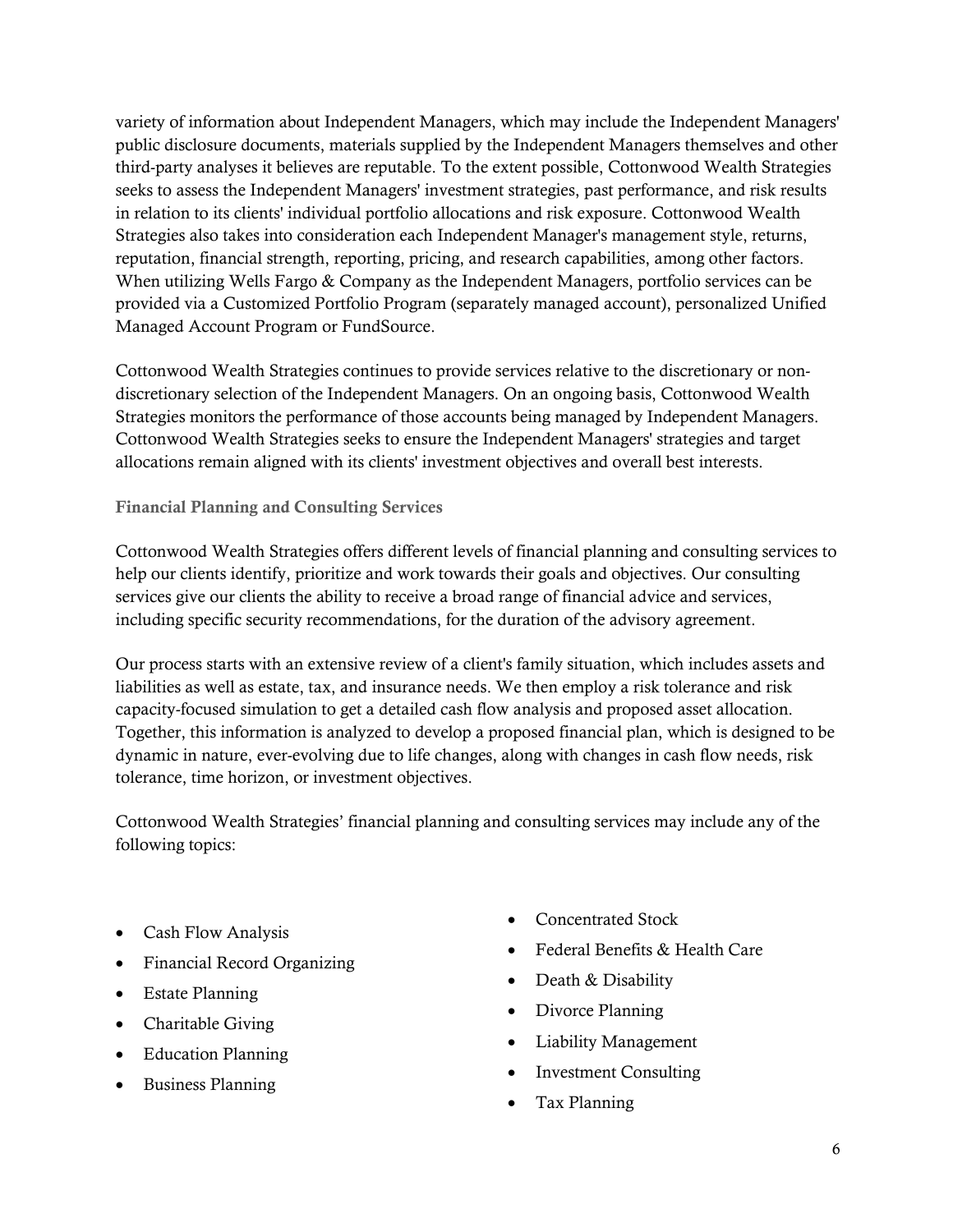- Insurance Review
- Family Governance

• Retirement Plan Consulting and Employee Benefits Analysis

While each of these services is available on a stand-alone basis, certain services may also be rendered in conjunction with investment portfolio management services as part of a comprehensive wealth management engagement. In performing these services, Cottonwood Wealth Strategies is not required to verify any information received from the client or from the client's other professionals (e.g., attorneys, accountants, etc.), and is expressly authorized to rely on such information. Cottonwood Wealth Strategies may recommend clients engage the firm for additional related services, or we may recommend other professionals to implement our recommendations. These additional services by Cottonwood Wealth Strategies or another professional are provided at an additional cost to you, which is based on the nature, extent, complexity, and other characteristics of the services. This creates a conflict of interest because we will have an incentive to recommend additional services based on the compensation to be received, rather than solely based on your needs, and in some cases, based on the prospect of cross-referrals of advisory clients from the other professional or his or her firm. Implementation of financial planning recommendations is entirely at your discretion. You have complete freedom in selecting a financial adviser to assist you with implementing the recommendations made in your financial plan and are under no obligation to act on the advice of Cottonwood Wealth Strategies. Financial planning recommendations are of a generic nature and are not limited to any specific product or service offered by a broker dealer or insurance company. Should you choose to implement the recommendations contained in the plan, Cottonwood Wealth Strategies suggests you work closely with your attorney, accountant and/or insurance agent.

Cottonwood Wealth Strategies will act solely in our capacity as a registered investment adviser and does not provide any legal, accounting or tax advice. You should seek the counsel of a qualified accountant and/or attorney when necessary. As part of our advisory services, we may assist clients with tax harvesting and will work with the client's tax specialist to answer any questions related to the client's portfolio.

Fiduciary and Non-Fiduciary Services for Plan Sponsors

Retirement plan sponsors may retain our firm to provide advisory and consulting services for plan assets. Fiduciary services available to plan sponsors include:

- Reviewing and assisting in the establishment of investment policies and objectives on behalf of the plan
- Assistance with development of an Investment Policy Statement
- Recommending core investments to be offered to plan participants for selection by the plan sponsor
- Recommending investment managers, within the meaning of ERISA Section 3(38), on behalf of the plan, to be offered as investment options for plan participants
- Monitoring of the plan's investments or investment managers in accordance with the plan's Investment Policy Statement or other relevant guidelines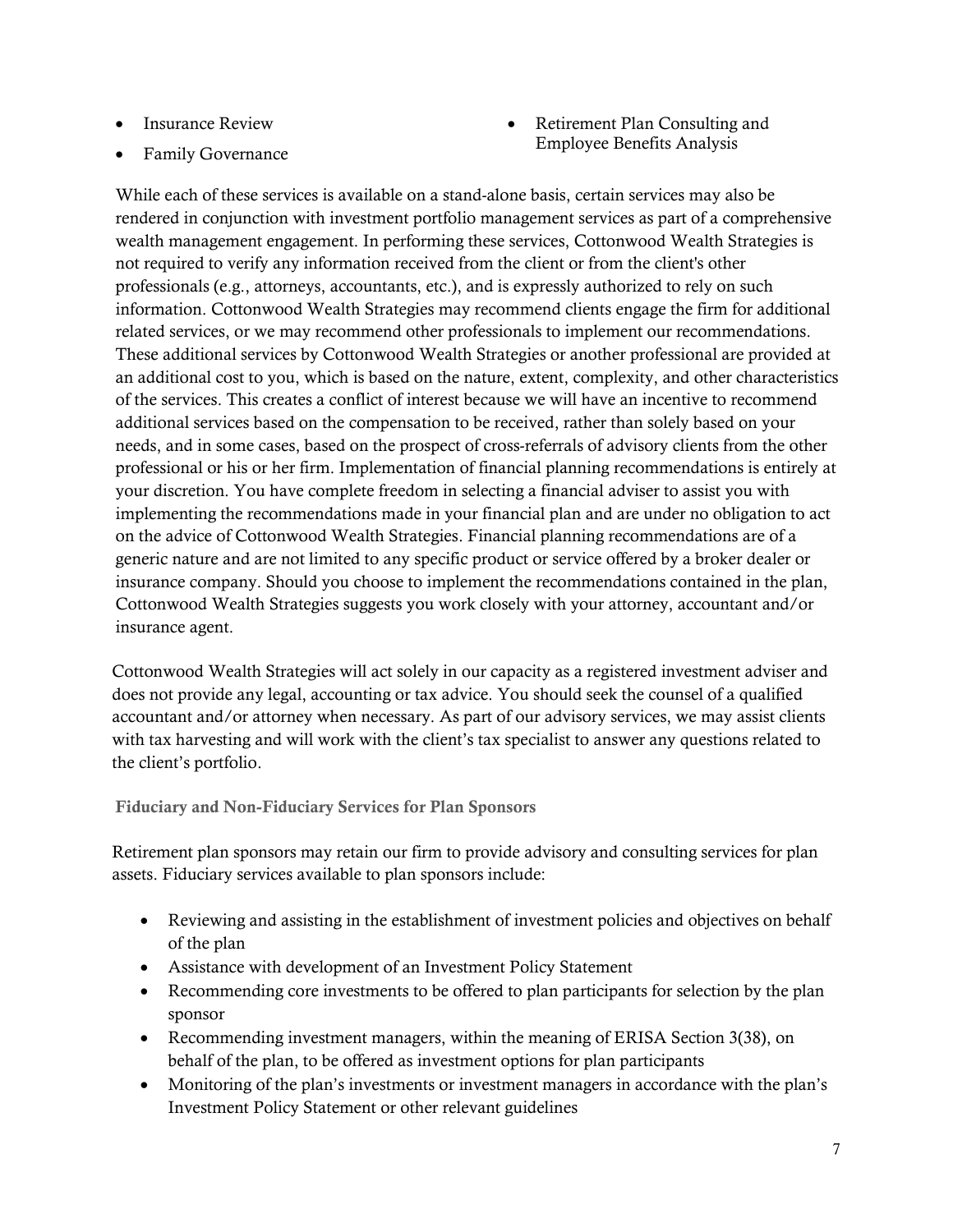Non-fiduciary consulting services available to plan sponsors include:

- Educating plan participants on investment options available within the plan
- Preparation of periodic performance reports for the plan's investments
- Assistance with monitoring the reasonableness of the fees and expenses of the plan's investments or investment managers in accordance with the plan's Investment Policy Statement or other relevant guidelines
- Benchmarking existing plan service providers to industry peers, and where appropriate, conducting a search for new providers for the plan sponsor's consideration and providing our recommendation.

## Portfolio Management Services for Wrap Fee Program

Cottonwood Wealth Strategies offers portfolio management services through a wrap fee program. A bundled or "wrap fee" program is an advisory fee program under which you pay one bundled fee to compensate Cottonwood Wealth Strategies for portfolio management and trade execution. A wrap fee program may not be the lowest cost option if you would like to restrict your investments to openend mutual funds or other long-term investment products.

## Private Investment Fund

As of December 2021, Cottonwood Wealth Strategies serves as the managing manager of the Asymm Venture Fund, LLC (the "Asymm Venture Fund"), a Delaware limited liability company, and in such capacity is responsible for the management of the fund's assets. Clients of Cottonwood Wealth Strategies are solicited to invest in the Asymm Venture Fund, based on the investment objectives and risk profile of the client and pursuant to the subscription documents of the fund.

#### Amount of Assets We Manage

As of February 2021, Cottonwood Wealth Strategies managed approximately \$183,433,189 on a discretionary basis and \$39,125,603 on a non-discretionary basis. Discretionary assets under management are those for which we have an ongoing responsibility to select and make securities recommendations that are in line with your financial needs and objectives and then effect those securities transactions without first consulting you. Non-discretionary assets under management are those for which we have an ongoing responsibility to select and make securities recommendations that are in line with your financial needs and objectives and then effect those securities transactions only after consulting with you to inform you of the transaction(s) and obtaining your approval to move forward.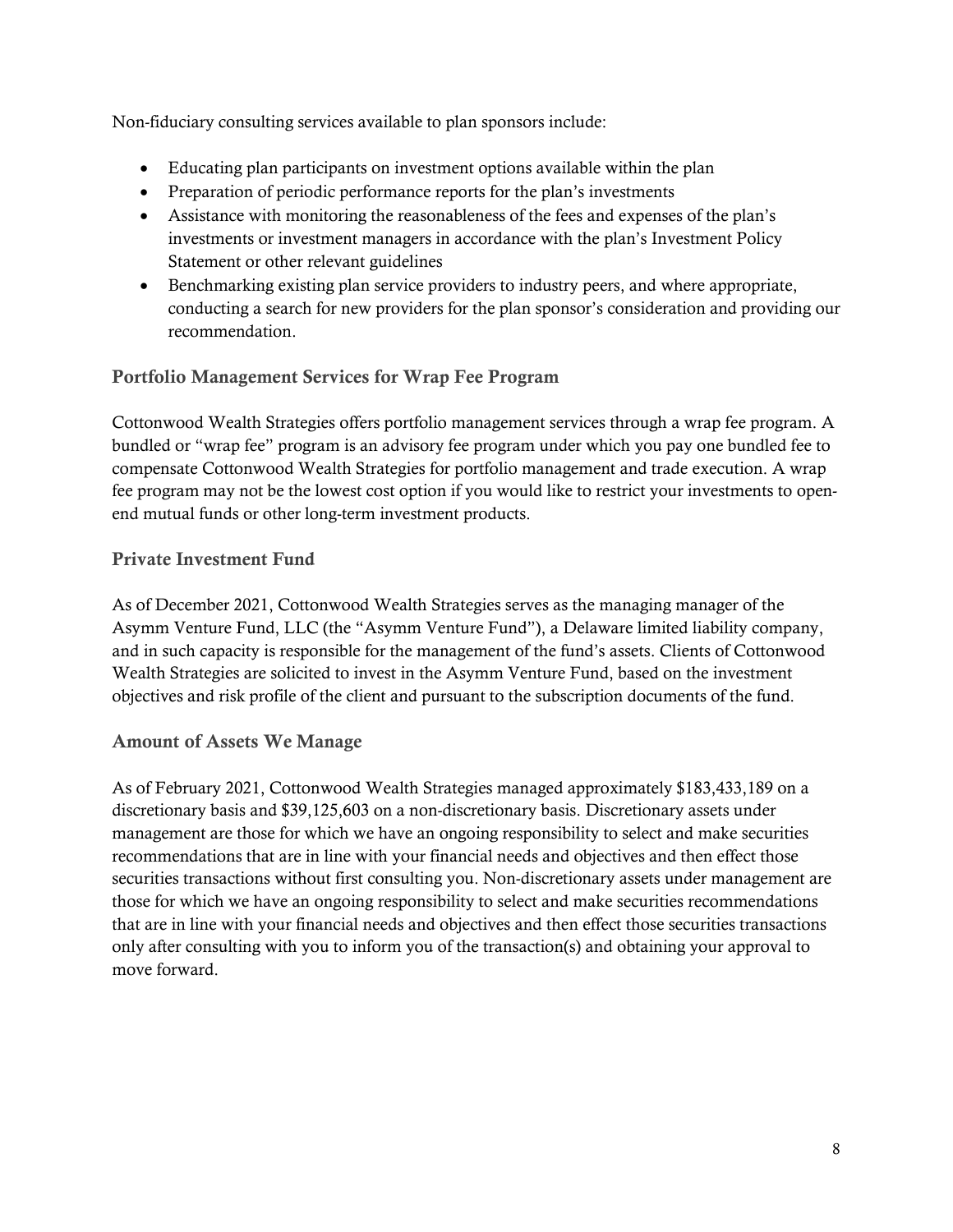# <span id="page-8-0"></span>Item 5 – Fees and Compensation

#### How We Are Compensated for Our Advisory Services

Cottonwood Wealth Strategies offers our advisory services on a fee-only basis. Our fees vary among the different types of advisory services we offer and may be negotiated at our sole discretion. The specific fees and manner in which fees are charged and calculated are described in your investment advisory agreement. You should carefully review the investment advisory agreement prior to signing it.

Fees for our advisory services may be higher than fees charged by other advisers who offer similar services. You may be charged different fees than similarly situated clients for the same services. You should carefully review this brochure to understand the fees and other sources of compensation that exist among our services prior to entering into an investment advisory contract with our firm.

#### Investment and Wealth Management Services

Cottonwood Wealth Strategies offers investment and wealth management services for an annual fee based on the amount of assets under the firm's management. Fees are generally billed in advance each calendar quarter based on the market value of the assets under management/advisement on the last day of the previous calendar quarter. Cottonwood Wealth Strategies, in our sole discretion, may waive the annual fee based upon certain criteria, including, but not limited to, anticipated future earning capacity and/or additional assets, dollar amount of assets to be managed, related accounts, account composition, pre-existing client relationships, account retention, and pro bono activities. For investment and wealth management services Cottonwood Wealth Strategies provides to certain clients or for specific client holdings (e.g., held-away assets, 529 plans, etc.), we may negotiate a fee rate that differs from our standard fee schedule.

Our graduated fee schedule is as follows:

| <b>Assets Under Management</b> | <b>Annual Advisory Fee</b> |
|--------------------------------|----------------------------|
| $$0 - $500,000$                | 1.50%                      |
| $$500,000.01 - $1,000,000$     | 1.25%                      |
| $$1,000,000.01 - $2,000,000$   | 1.00%                      |
| Above \$2,000,000              | Negotiable                 |

This fee schedule may be based on cumulative household assets under management. However, certain ERISA rules prevent householding corporate plans with personal assets for fee reductions. You should refer to your advisory agreement for your specific fee rate(s).

#### Selection of Independent Managers

Fees for Independent Managers are set forth by the Independent Manager and are in addition to Cottonwood Wealth Strategies' fees. You should refer to the Independent Manager's investment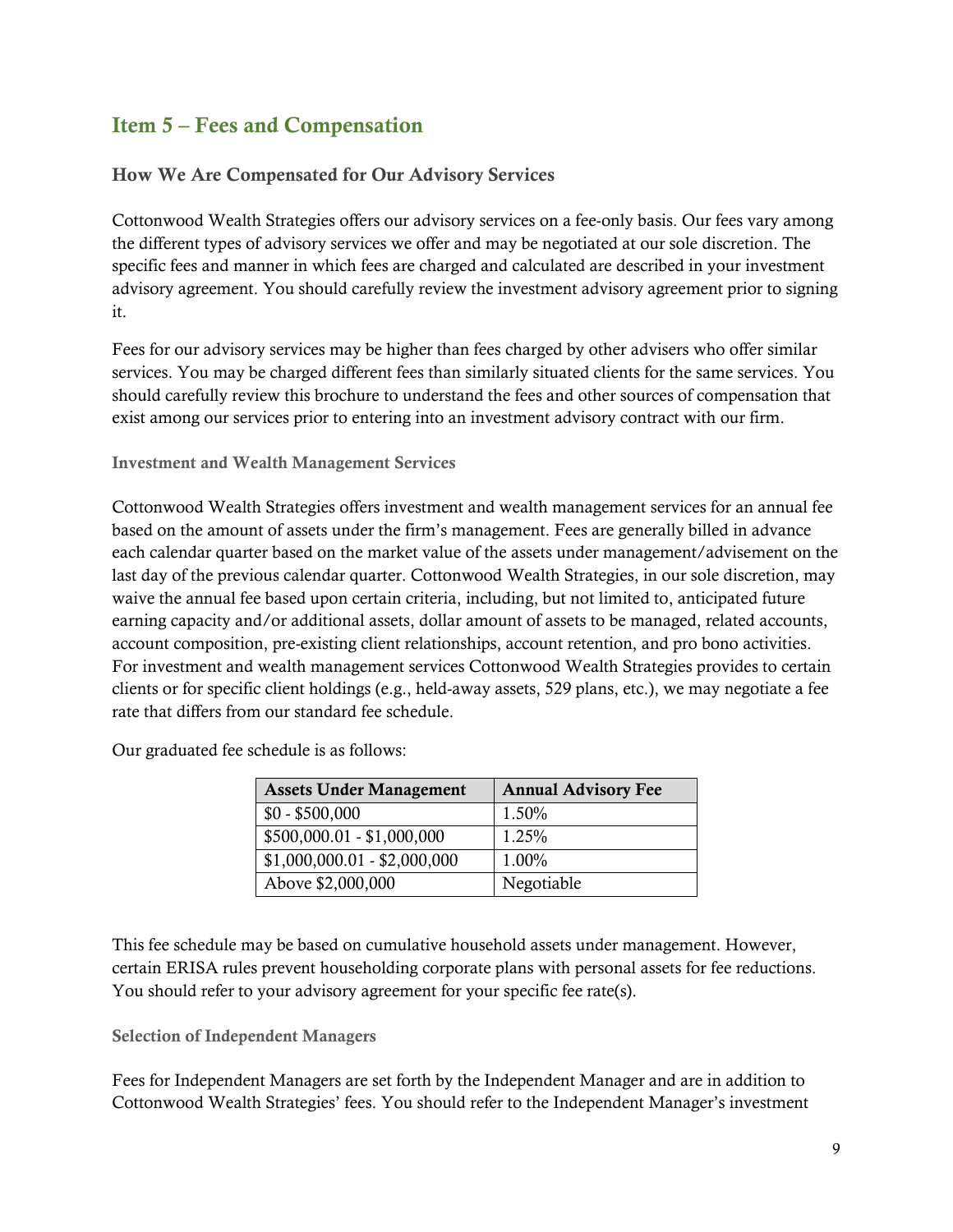management agreement and Form ADV Part 2A Brochure for information on their fees and compensation.

Financial Planning and Consulting Services

Fees for financial planning and/or consulting services can be billed on an hourly rate, fixed rate, or project basis in advance on a monthly or quarterly basis. Hourly fees generally range up to \$400 per hour. There is no minimum fee required for financial planning or consulting services; however financial planning and consulting fees shall generally not exceed \$20,000 annually. Fees are due and payable as incurred. Cottonwood Wealth Strategies may agree with clients to charge fixed fees for consulting services.

Factors we consider when determining our financial planning and consulting fees include, but are not limited to:

- The amount of time we expect to spend completing the financial planning or consulting services and providing related advice;
- The complexity of your goals, issues and/or needs;
- The extensiveness and complexity of the data needed regarding your personal financial information;
- Your net worth or the value of your investment accounts and/or other assets that are the subject of the financial planning or consulting services; and/or
- Special circumstances related to life changes, marital status, health or special income needs, or growth or decline of a personal business.

Cottonwood Wealth Strategies may request a retainer to initiate financial planning and consulting services; however, we will not request the prepayment of fees more than \$1,200 in advisory fees more than six months in advance.

You may engage Cottonwood Wealth Strategies for additional investment management services to assist with implementing one or more financial planning recommendations. You will incur additional fees if you retain our firm for such services. You have complete freedom in selecting an investment adviser to assist you in implementing any recommendations by Cottonwood Wealth Strategies and are under no obligation to act upon the advice we provide.

For consulting services, the investment advisory agreement between Cottonwood Wealth Strategies and the client will continue in effect until terminated by either party. For stand-alone financial planning services, the agreement between Cottonwood Wealth Strategies and the client will terminate upon delivery of the plan or completion of the service.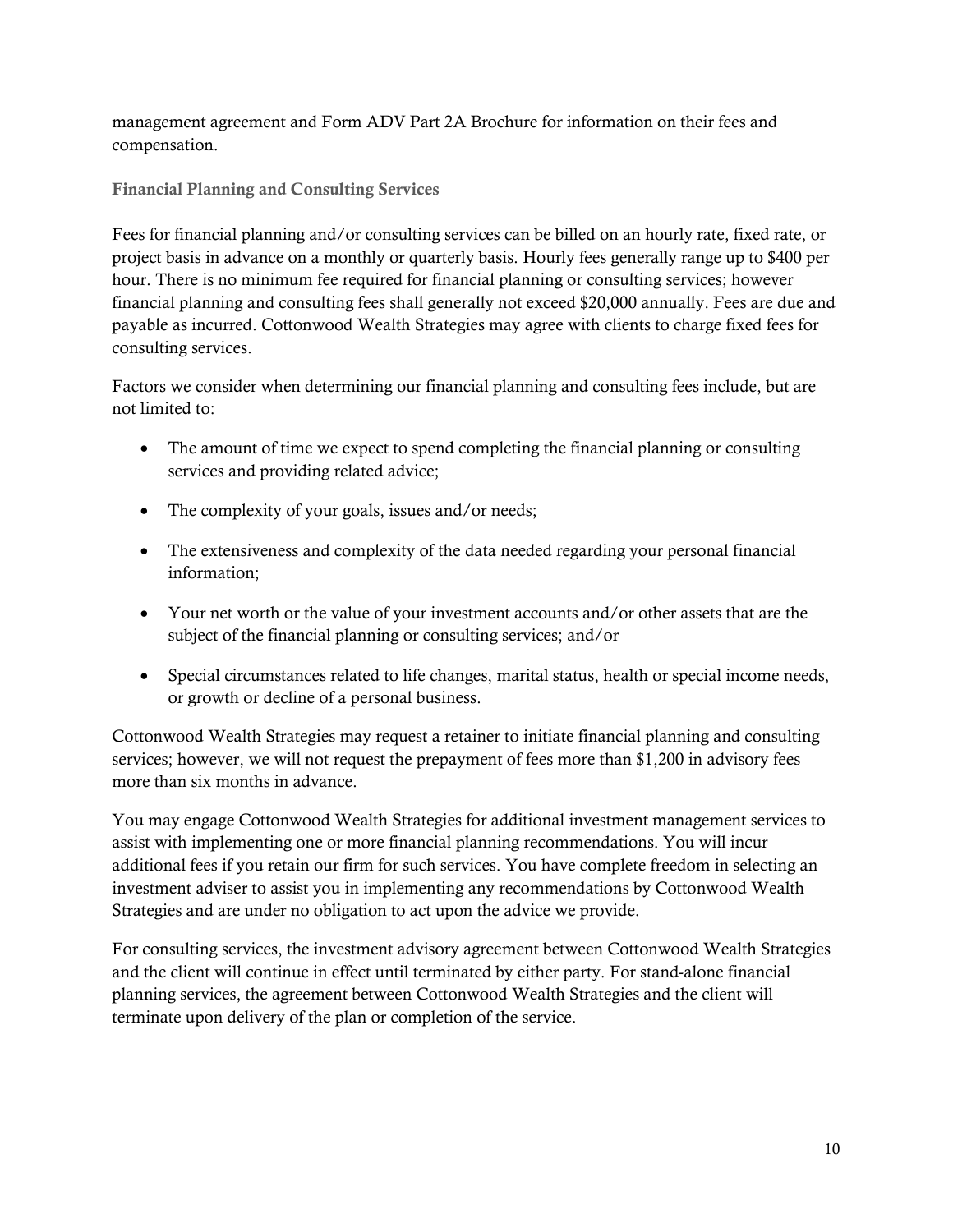#### Fiduciary and Non-Fiduciary Services for Plan Sponsors

Fees for retirement plan sponsors are either set at a flat rate, hourly rate or based upon the value of the plan assets that are the subject of the consulting services and are generally payable in arrears on a quarterly basis. Fees for one-time projects are payable either upon completion of the project or half paid upon execution of the agreement with the balance due upon completion of the project. A graduated fee schedule may be set by the firm for fees based on the value of plan assets. Such fee schedule will be described in your services agreement.

#### Private Investment Fund

Investors in the Asymm Venture Fund will be subject to a quarterly management fee, payable in advance, equal to 0.5% (approximately 2% annually) of such investor's aggregate capital commitment as of the first business day of each calendar quarter.

#### Payment of Fees

Clients authorize Cottonwood Wealth Strategies to instruct the account custodian to directly debit fees from the client's account. Accounts initiated or terminated during a calendar quarter will be charged a prorated fee.

Fees for our advisory services generally require you to pay investment advisory fees in advance of receiving services. Upon termination of your advisory agreement with our firm, we will promptly refund any prepaid, unearned fees.

- For investment and wealth management services, refunds are calculated by taking the total advisory fee billed for the calendar quarter, dividing that amount by the number of days in the calendar quarter and multiplying that amount by the number of days services were not provided during the calendar quarter.
- For Independent Managers, the Independent Manager determines the manner in which advisory fees are billed (in advance or arrears). When WFA acts as the Independent Manager, WFA will calculate and directly debit the fee from the clients' accounts for assets within their program. This fee is separate and distinct from the fee calculations for the remainder of client assets managed by the Cottonwood Wealth Strategies and not the Independent Manager. You should refer to the manager's Form ADV Part 2A Brochure for additional information on how fees are paid for their services.
- For financial planning and consulting services, refunds are calculated based on the value of the services that were completed prior to termination of the advisory agreement.
- Fees for fiduciary and non-fiduciary consulting services for plan sponsors are generally payable in arrears. For one-time projects that are partly paid upon execution of the agreement, the amount of the refund is calculated based on the value of the services that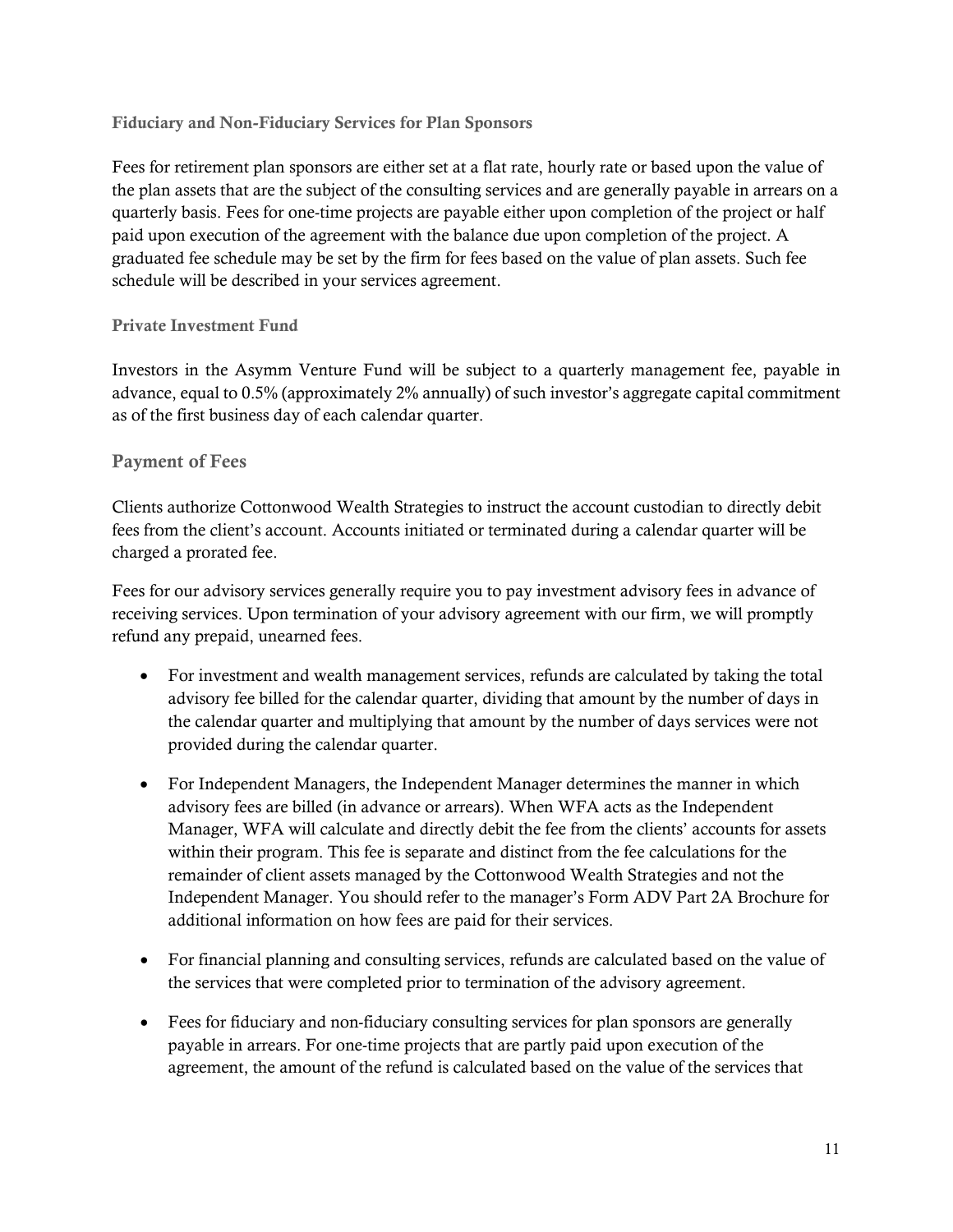were completed. Any earned, unpaid fees will be due and payable upon termination of the advisory contract.

#### Other Types of Fees and Expenses You May Incur

Clients may incur certain charges imposed by custodians, brokers, third-party investments and other third parties, such as fees charged by Independent Managers, custodial fees, odd-lot differentials, transfer taxes, wire transfer and electronic fund fees, and other fees and taxes on brokerage accounts and securities transactions. Decisions to reallocate your account assets may result in you incurring a redemption fee imposed by one or more mutual funds held in your account. Mutual funds and exchange traded funds also charge internal management fees, which are disclosed in a fund's prospectus. Such charges, fees and commissions are exclusive of and in addition to Cottonwood Wealth Strategies' fee. Cottonwood Wealth Strategies shall not receive any portion of these commissions, fees, and costs, including any distribution or "12b-1" fees paid by the mutual funds in which your account assets are invested.

In addition to organizational expenses and the management fee, the Asymm Venture Fund will generally bear all costs and expenses incurred in connection with its activities and operations, including (i) all costs and expenses in connection with purchasing, holding, selling or exchanging securities and other assets (whether or not ultimately consummated), including, but not limited to, brokerage fees, private placement fees and finder's fees, interest on borrowed money, real or personal property, taxes on investments, costs and expenses in connection with the registration of investments under applicable securities laws, and related legal, accounting and other fees and expenses; (ii) all fees and expenses in connection with the maintenance of bank, brokerage or custodial accounts; (iii) indemnification expenses; (iv) all liability and other insurance premiums for insurance in which the fund is a named beneficiary; (v) legal, administrative (including any administrator fees or expenses), accounting, tax and audit expenses; (vi) expenses with respect to investor communications, including expenses of meetings of Members and costs of preparing, printing and distributing financial statements and other documents; (vii) the costs and expenses related to the pricing and valuation of assets beneficially owned by the fund; the costs and expenses of pricing and valuation services that benefit the fund and other clients of the Managing Member will be allocated among all benefited clients based on the number of assets valued, the value of assets valued or other permissible means; (viii) costs and expenses related to the operation of any special purpose vehicle or alternative investment vehicle; (ix) costs and fees relating to preparation and filing of required regulatory filings and reports (including without limitation filings under the Securities Act, such as Form D, investment company related filings under the Investment Fund Act and the Investment Advisers Act of 1940, as amended, such as Form PF, required filings under the U.S. Commodity Exchange Act, as amended and state "blue sky" filings), and all registered agent and office and other regulatory costs and expenses; (x) reasonable out-of-pocket expenses incurred by members of the Advisory Committee (as defined below) in connection with the performance of their responsibilities as members of the Advisory Committee; (xi) fund-related litigation or other extraordinary expenses; and (xii) all costs, fees, and expenses in connection with the dissolution, liquidation and winding up of the fund in accordance with the LLC Agreement.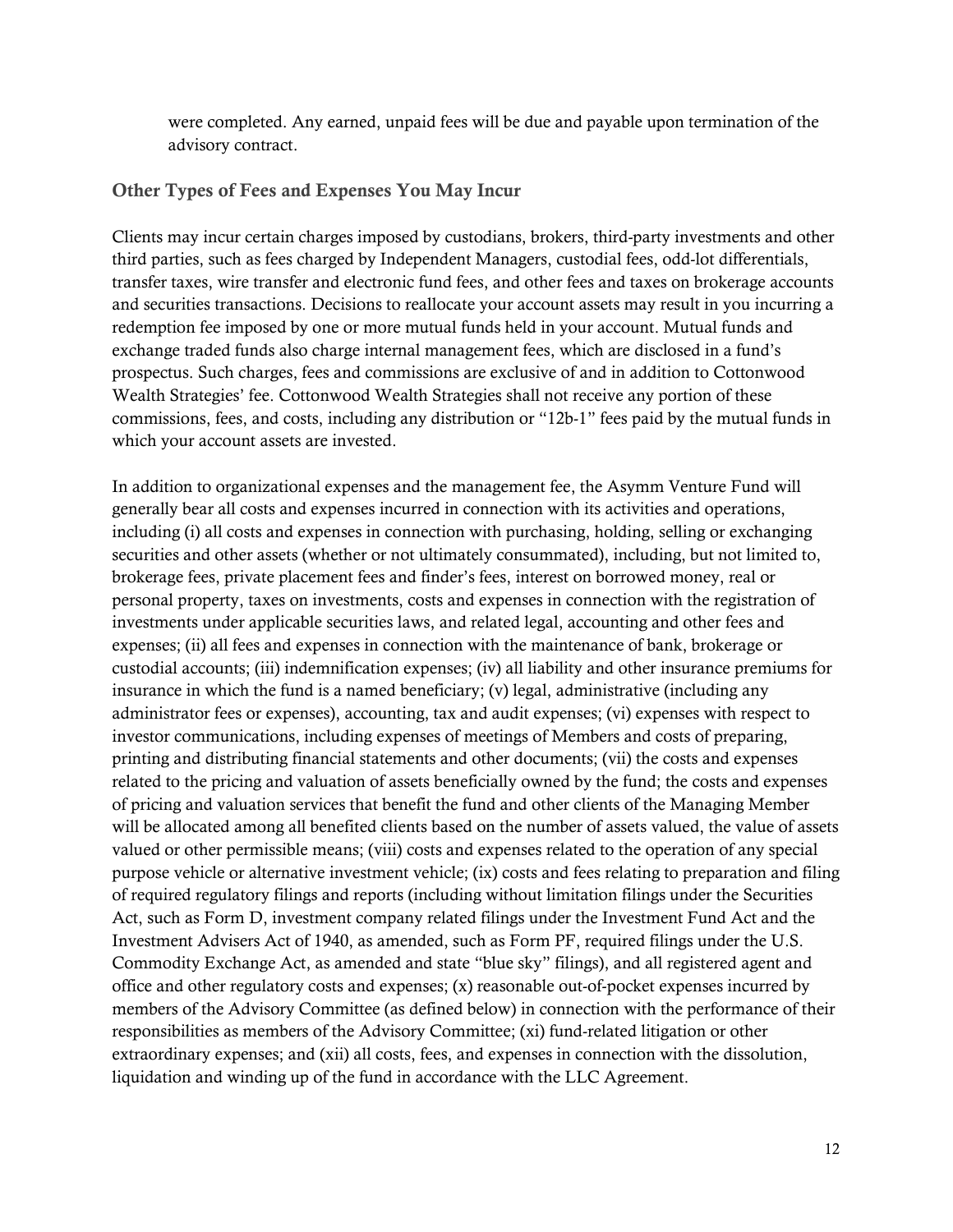#### Other Types of Compensation We Receive

Cottonwood Wealth Strategies has contracted with Trade-PMR, Inc. ("Trade-PMR") for brokerage services, including trade processing, collection of management fees, marketing assistance and research. Item 12 – Brokerage Practices further describes the factors that Cottonwood Wealth Strategies considers in selecting or recommending broker-dealers for client transactions and determining the reasonableness of their compensation (e.g., commissions).

## <span id="page-12-0"></span>Item 6 – Performance-Based Fees and Side-By-Side Management

Cottonwood Wealth Strategies does not charge any performance-based fees for separately managed accounts.

As the managing member of the Asymm Venture Fund, Cottonwood Wealth Strategies receives performance-based compensation (carried interest) on amounts ultimately distributed to the investors in excess of their capital contribution. Please refer to Item 5 - Fees and Compensation of this brochure and the fund's governing documents for additional information related to such fees.

Our firm manages both separately managed accounts that are charged an asset-based, flat rate or hourly rate fee, side-by-side with the Asymm Venture Fund, for which our firm receives management fees and performance-based compensation. This presents a conflict of interest as it gives Cottonwood Wealth Strategies an incentive to recommend investment in the fund. This conflict is mitigated by the fact that the firm only recommends investment in the fund when it would be appropriate for the client, based on the investment objectives and risk profile of the client and pursuant to the subscription documents of the fund. Cottonwood Wealth Strategies has policies and procedures related to allocation of investment opportunities that are designed to ensure that the Firm does not favor or disfavor any client over another client.

# <span id="page-12-1"></span>Item 7 – Types of Clients

Cottonwood Wealth Strategies provides portfolio management services to individuals, high net worth individuals and families, pension and profit sharing plans, trusts, estates, charitable institutions, foundations, corporations, and other business entities.

Cottonwood Wealth Strategies generally does not require a minimum initial investment for investment management services. The firm, in its sole discretion, may accept clients with smaller portfolios based upon each client's particular circumstances.

Certain Independent Managers may impose more restrictive account requirements and varying billing practices than Cottonwood Wealth Strategies. In such instances, Cottonwood Wealth Strategies may alter its corresponding account requirements and/or billing practices to accommodate those of the Independent Managers.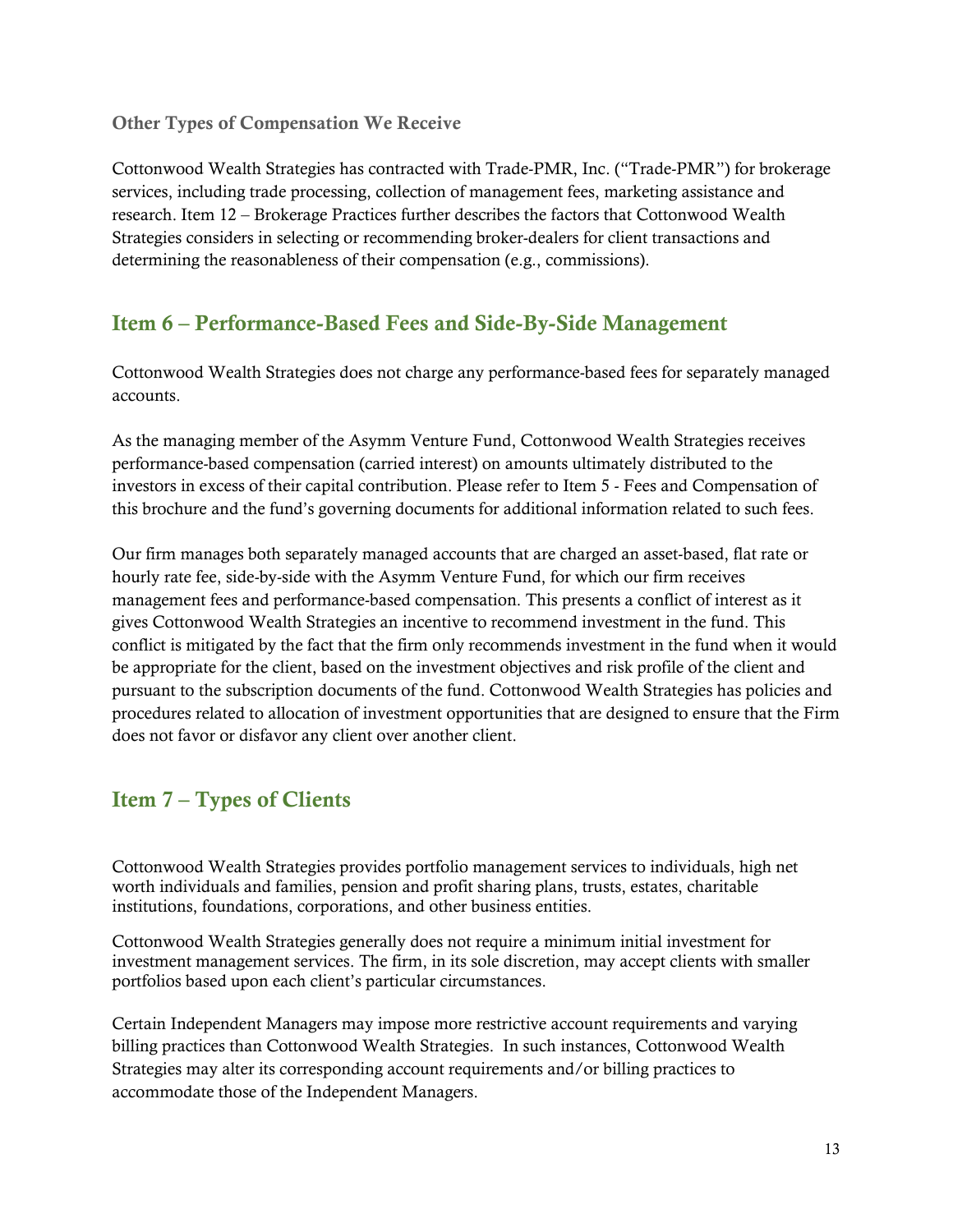# <span id="page-13-0"></span>Item 8 – Methods of Analysis, Investment Strategies

## Methods of Analysis and Investment Strategies

Cottonwood Wealth Strategies carefully constructs a risk-adjusted, tax-efficient, and cost-effective asset allocation strategy based on a client's unique cash flow needs, stated return and risk profile. Security selection is based on qualitative, quantitative, technical, and relative strength metrics. Portfolios holdings are constantly monitored and adjusted as market conditions and our clients' circumstances dictate. Clients may hold or retain other types of assets as well, and Cottonwood Wealth Strategies may offer advice regarding those various assets as part of our services. Advice regarding such assets generally will not involve asset management services.

Cottonwood Wealth Strategies predominantly utilizes a combination of active and passive strategies to allocate client assets primarily among publicly traded securities, such as ETFs, stocks, bonds, mutual funds, and/or separately managed portfolios. Nevertheless, individual client circumstances may dictate the use of other types of securities, actively managed portfolios, or alternative investments. Depending upon the client's financial needs, strategies implemented might include long term purchases (securities held at least a year), short term purchases (securities sold within a year), short sales, margin transactions, option writing, including covered options, uncovered options or spreading strategies, and other securities transactions.

#### Risk of Loss

Investing in securities involves risk of loss that you should be prepared to bear. All investments present the risk of loss of principal – the risk that the value of securities (e.g., stocks, mutual funds, ETFs, bonds, etc.), when sold or otherwise disposed of, may be less than the price paid for the securities. Even when the value of the securities when sold is greater than the price paid, there is the risk that the appreciation will be less than inflation. In other words, the purchasing power of the proceeds may be less than the purchasing power of the original investment. There is no guarantee that investment recommendations made by Cottonwood Wealth Strategies will be accurate. We cannot assure that your account will increase, preserve capital, or generate income, nor can we assure that your investment objectives will be realized. Although all investments involve risk, our investment advice seeks to limit risk through diversification among various asset classes.

We may recommend a variety of security types for your account in an effort to achieve your individual needs and goals. This may include, but is not limited to, stocks, bonds, open-end and closed-end mutual funds, ETFs, hedge funds, private equity funds, venture capital funds, advisory accounts, real estate investment trusts, or other private alternative or other investment funds. An investment in such other funds or managers may present risks specific to the particular investment vehicle, such as long-term illiquidity, redemption notice periods or other restrictions on redemptions, capital calls, or periodic taxable income distribution.

Described below are the material risks associated with investing in the types of securities we generally use in client accounts: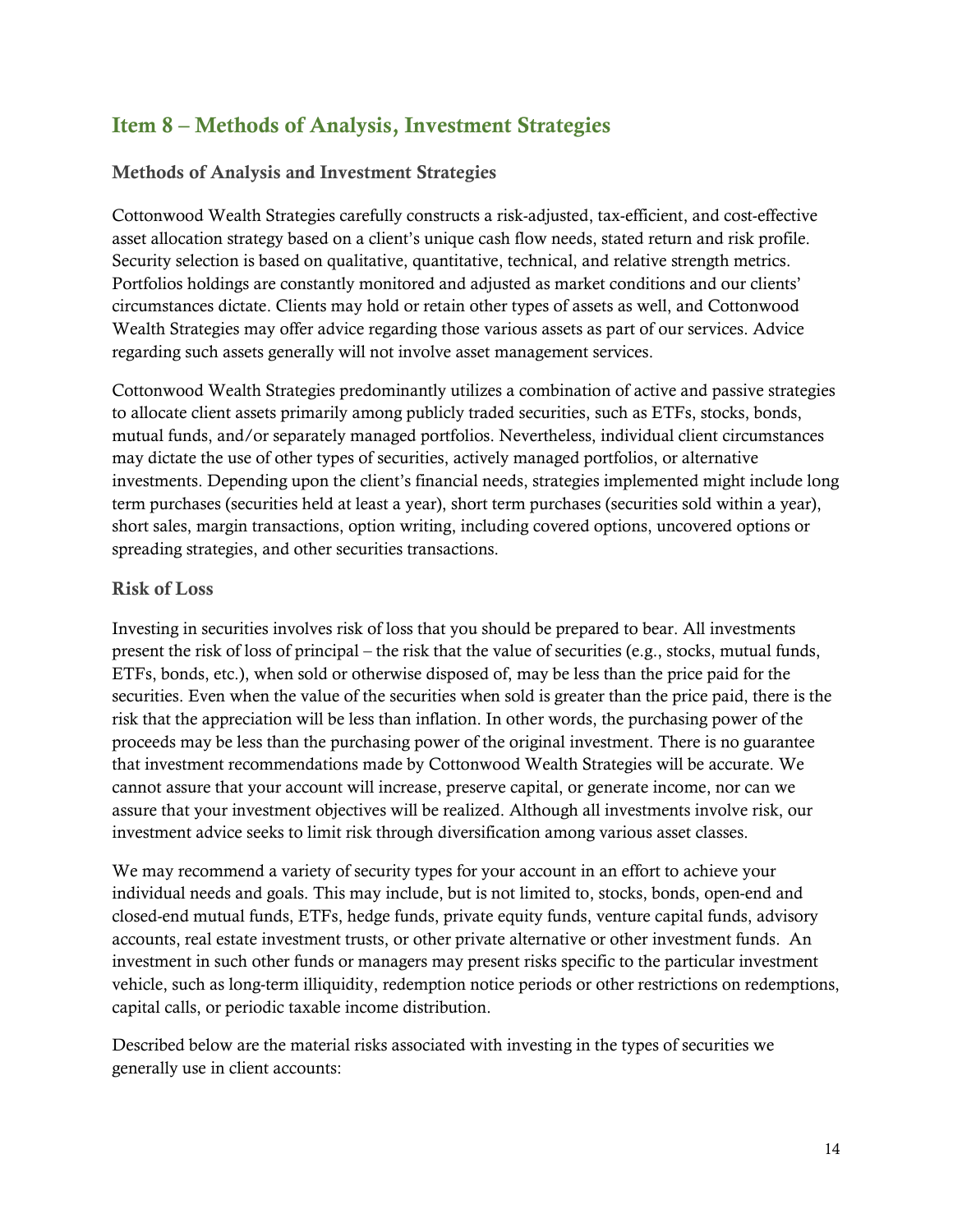#### Equity Securities

In general, prices of equity securities (common, convertible preferred stocks and other securities whose values are tied to the price of stocks, such as rights, warrants and convertible debt securities) are more volatile than those of fixed-income securities. The prices of equity securities could decline in value if the issuer's financial condition declines or in response to overall market and economic conditions. Investments in smaller companies and mid-size companies may involve greater risk and price volatility than investments in larger, more mature companies.

#### Fixed-Income Securities

The return and principal value of bonds fluctuate with changes in market conditions. Fixed-income securities are subject to interest rate risk and credit quality risk. The market value of fixed-income securities generally declines when interest rates rise, and an issuer of fixed-income securities could default on its payment obligations. Changes in interest rates generally have a greater effect on bonds with longer maturities than on those with shorter maturities. If bonds are not held to maturity, they may be worth more or less than their original value. Credit risk refers to the possibility that the issuer of a bond will not be able to make principal and/or interest payments. High yield bonds, also known as "junk bonds," carry higher risk of loss of principal and income than higher rated investment grade bonds.

#### Mutual Funds

Mutual funds may invest in different types of securities, such as value or growth stocks, real estate investment trusts, corporate bonds, or U.S. government bonds. There are risks associated with each asset class.

An investment in a money market fund is not insured or guaranteed by the Federal Deposit Insurance Corporation or any other governmental agency. Although money market funds seek to preserve the value of your investment at \$1.00 per share, it is possible to lose money by investing in the fund. Redemption is at the current net asset value, which may be more or less than the original cost. Aggressive growth funds are most suitable for investors willing to accept price per share volatility since many companies that demonstrate high growth potential can also be high risk. Income from tax-free mutual funds may be subject to local, state and/or the alternative minimum tax.

Because each mutual fund owns different types of investments, performance will be affected by a variety of factors. The value of your investment in a mutual fund will vary from day to day as the values of the underlying investments in a fund vary. Such variations generally reflect changes in interest rates, market conditions and other company and economic news. These risks may become magnified depending on how much a fund invests or uses certain strategies. A fund's principal market segment(s), such as large-cap, mid-cap or small-cap stocks, or growth or value stocks may underperform other market segments or the equity markets as a whole.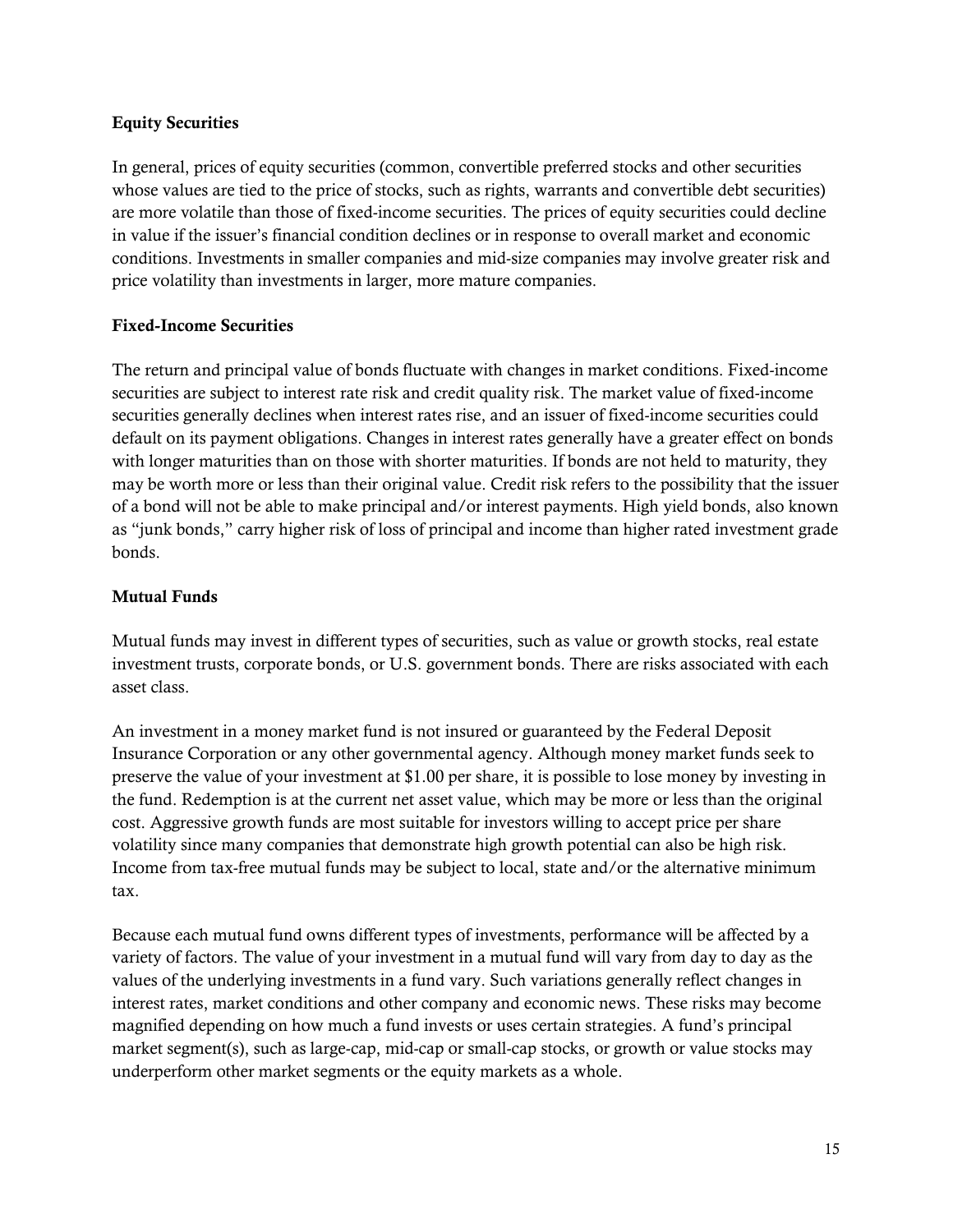You can find additional information regarding these risks in the fund's prospectus.

## Exchange-Traded Funds (ETFs)

ETFs are typically investment companies that are legally classified as open-end mutual funds or unit investment trusts. ETFs differ from traditional mutual funds in that ETF shares are listed on a securities exchange. Shares can be bought and sold throughout the trading day like shares of other publicly traded companies. ETF shares may trade at a discount or premium to their net asset value. This difference between the bid price and ask price is often referred to as the "spread." The spread varies over time based on the ETF's trading volume and market liquidity and is generally lower if the ETF has a lot of trading volume and market liquidity and higher if the ETF has little trading volume and market liquidity. Liquidity risks are higher for ETFs with a large spread. ETFs may be closed and liquidated at the discretion of the issuing company.

#### International Investing

The risks of investing in foreign securities include loss of value as a result of political or economic instability; nationalization, expropriation or confiscatory taxation; changes in foreign exchange rates and foreign exchange restrictions; settlement delays; and limited government regulation (including less stringent reporting, accounting, and disclosure standards than are required of U.S. companies). These risks may be greater with investments in emerging markets. Certain investments utilized by Cottonwood Wealth Strategies may also contain international securities.

#### Cash and Cash Equivalents

A portion of your assets may be invested in cash or cash equivalents to achieve your investment objective, provide ongoing distributions, and/or take a defensive position. Cash holdings may result in a loss of market exposure.

#### Alternative Investments

Alternative investments are illiquid investments and do not trade on a national securities exchange. Alternative investments typically include investments in direct participation program securities (partnerships, limited liability companies, business development companies or real estate investment trusts), commodity pools, private equity, private debt, or hedge funds. Alternative investments are subject to various risks, such as illiquidity and property devaluation based on adverse economic and/or real estate market conditions.

Alternative investments are not suitable for all investors. Investors considering an investment strategy utilizing alternative investments should understand that alternative investments are generally considered speculative in nature and may involve a high degree of risk, particularly if concentrating investments in one or few alternative investments. These risks are potentially greater and substantially different than those associated with traditional equity or fixed income investments.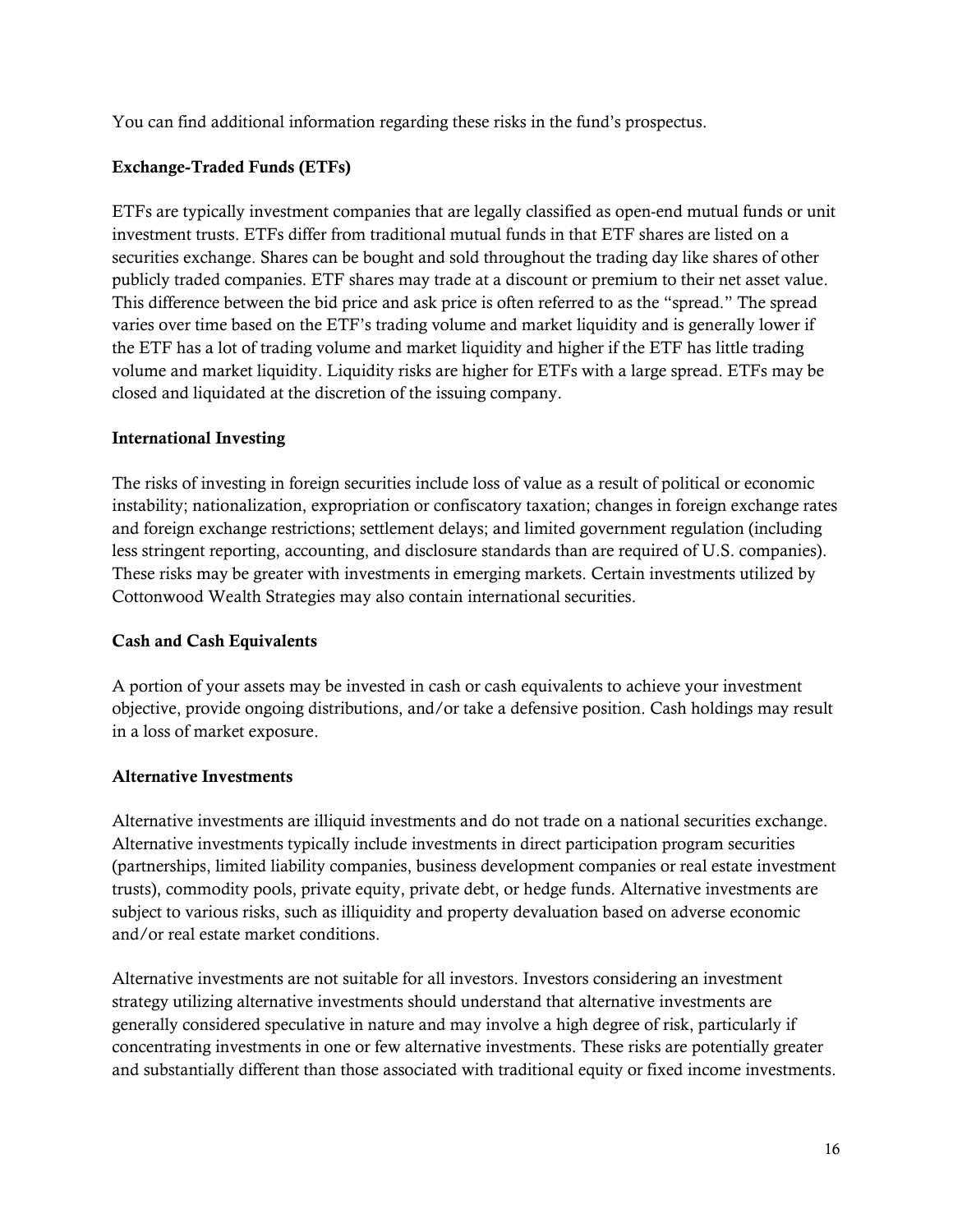Additional information regarding these risks can be found in the product's prospectus or offering documents.

# <span id="page-16-0"></span>Item 9 – Disciplinary Information

As a registered investment adviser, Cottonwood Wealth Strategies is required to disclose all material facts regarding any legal or disciplinary events that would be material to your evaluation of our firm or the integrity of our management. Cottonwood Wealth Strategies has no disciplinary information to report.

# <span id="page-16-1"></span>Item 10 – Other Financial Industry Activities and Affiliations

Cottonwood Wealth Strategies has no other financial industry activities or affiliations.

# <span id="page-16-2"></span>Item 11 – Code of Ethics, Participation in Client Transactions and Personal **Trading**

#### Our Code of Ethics

Cottonwood Wealth Strategies is committed to providing investment advice with the utmost professionalism and integrity. Our firm strives to identify manage and/or mitigate conflicts of interest and has adopted policies, procedures, and oversight mechanisms to address conflicts of interest. We have adopted a Code of Ethics that emphasizes our fiduciary obligation to put client interests first and is designed to ensure personal securities transactions, activities, and interests of employees will not interfere with the responsibilities to make decisions in the best interest of clients. All supervised persons of our firm must acknowledge and comply with our Code of Ethics.

You may request a copy of our Code of Ethics by contacting us at (385) 853-5000 or info@cottonwoodws.com.

#### Participation in Client Transactions

Cottonwood Wealth Strategies does not affect principal or agency cross securities transactions for client accounts. Cottonwood Wealth Strategies also does not cross trades between client accounts. Principal transactions are generally defined as transactions where an adviser, acting as principal for its own account or the account of an affiliated broker-dealer, buys from or sells a security to an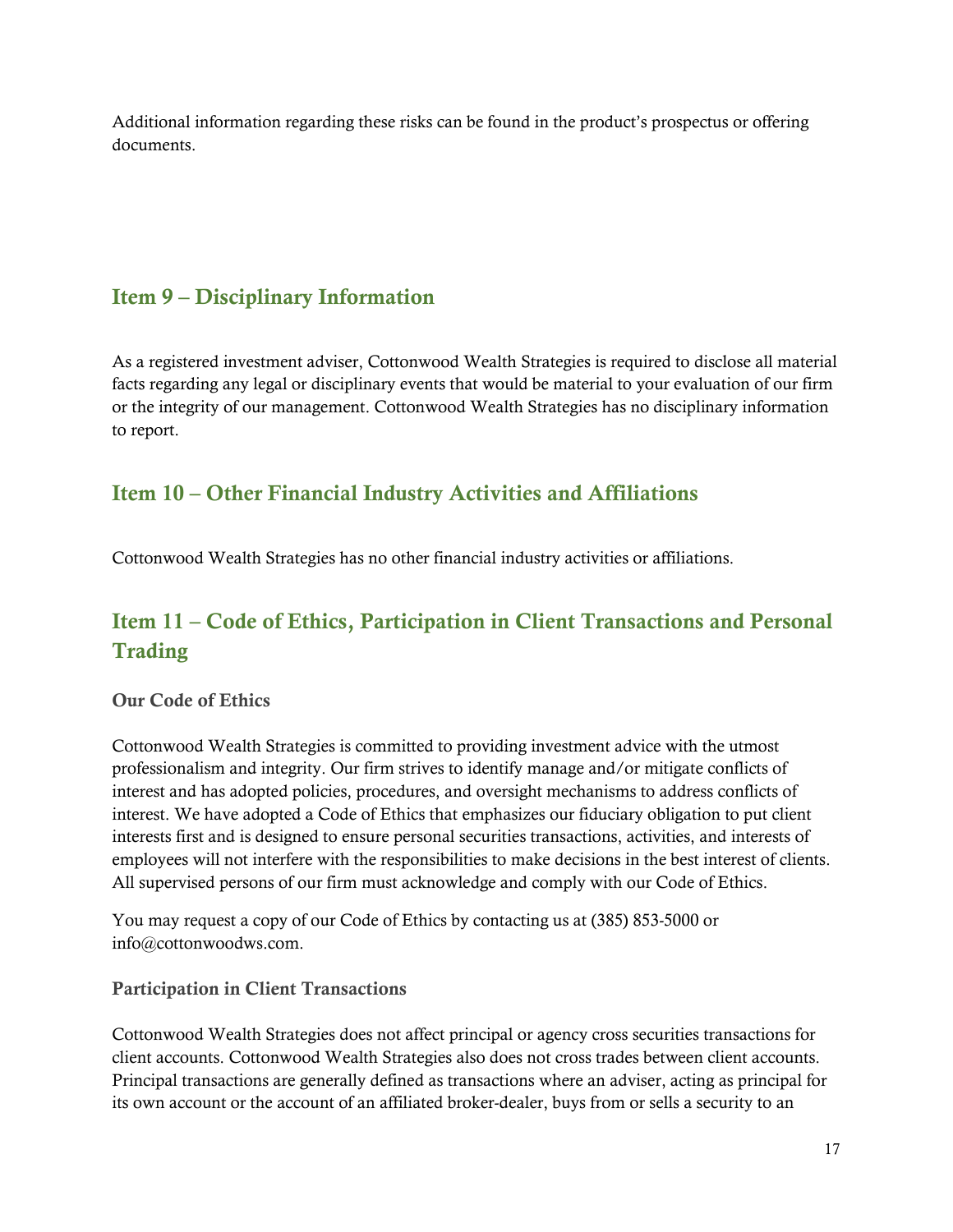advisory client. An agency cross transaction is defined as a transaction where a person acts as an investment adviser in relation to a transaction in which the investment adviser, or any person controlled by or under common control with the investment adviser, acts as broker for both the advisory client and for another person on the other side of the transaction. Agency cross transactions may arise where an adviser is dually registered as a broker-dealer or has an affiliated broker-dealer.

## Employee Personal Trading

Supervised persons of Cottonwood Wealth Strategies may purchase or sell the same security that we recommend for investment in client accounts. This creates a conflict of interest as there is a possibility that employees of our firm might benefit from market activity by a client in a security held by the employee. Our Code of Ethics is designed to assure that the personal securities transactions, activities and interests of the employees of Cottonwood Wealth Strategies will not interfere with making decisions in the best interest of advisory clients and implementing such decisions while, at the same time, allowing employees to invest for their own accounts. Under the Code of Ethics, certain classes of securities have been designated as exempt transactions, based upon a determination that these would not materially interfere with the best interest of Cottonwood Wealth Strategies' clients. Our Code of Ethics also places restrictions on our employees' personal trading activities. These restrictions include, but are not limited to, a prohibition on trading based on nonpublic information and pre-clearance requirements for certain types of transactions. Employee trading is continually monitored under the Code of Ethics in an effort to prevent conflicts of interest between Cottonwood Wealth Strategies and our clients.

Certain affiliated accounts may trade in the same securities with client accounts on an aggregated basis when consistent with Cottonwood Wealth Strategies' obligation of best execution. In such circumstances, the affiliated and client accounts will share commission costs equally and receive securities at a total average price. Cottonwood Wealth Strategies will retain records of the trade order (specifying each participating account) and its allocation, which will be completed prior to the entry of the aggregated order. Completed orders will be allocated as specified in the initial trade order. Partially filled orders will be allocated on a pro rata basis. Any exceptions will be explained on the order.

## <span id="page-17-0"></span>Item 12 – Brokerage Practices

#### Selection and Recommendation of Broker-Dealers

Though Cottonwood Wealth Strategies recommends brokers with which we have negotiated pricing on behalf of our clients, we do not have discretionary authority to select brokers. We endeavor to recommend broker-dealers that will provide the best services at the lowest commission rates possible. The reasonableness of commissions is based on the broker's ability to provide professional services, competitive commission rates, research and other services that will help our firm provide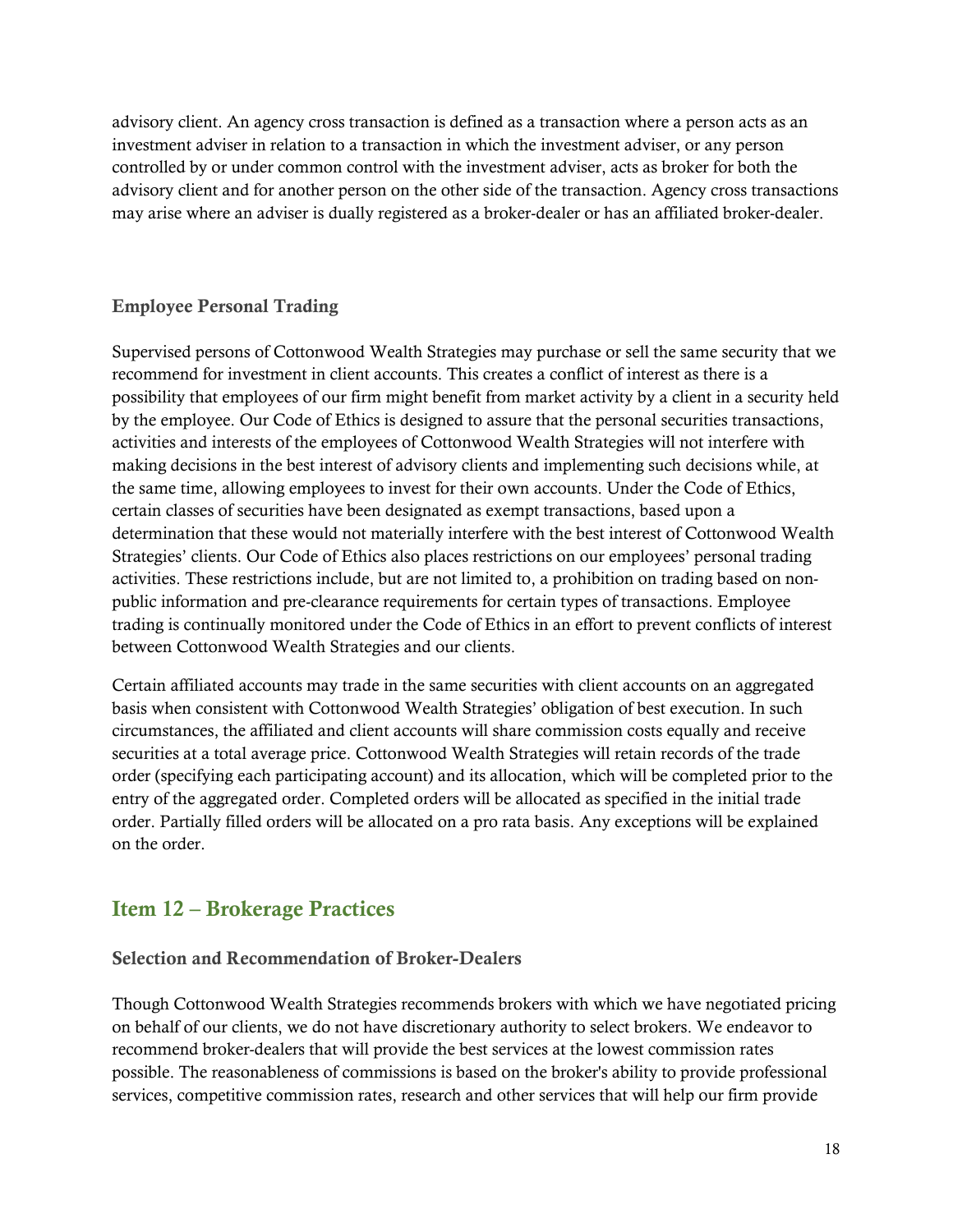investment management services to clients. Cottonwood Wealth Strategies may recommend brokers who provide useful research and securities transaction services even though a lower commission may be charged by a broker who offers no research services and minimal securities transaction assistance.

We have negotiated competitive pricing and services with Trade-PMR for brokerage back-office and trade execution services and First Clearing for clearing and custodial services. First Clearing is a trade name used by Wells Fargo Clearing Services, LLC., a non-bank affiliate of Wells Fargo & Company. Trade-PMR and First Clearing are members of SIPC and are unaffiliated registered broker-dealers and FINRA members. The brokerage commissions and/or transaction fees charged by Trade-PMR are included in Cottonwood Wealth Strategies' advisory fee. Cottonwood Wealth Strategies regularly reviews the reasonableness of the compensation received by the broker-dealers used for executing client transactions in an effort to ensure that our clients receive favorable execution consistent with our fiduciary duty. Factors which Cottonwood Wealth Strategies considers in recommending Trade-PMR and First Clearing or any other broker-dealer to clients include, but is not limited to, their respective financial strength, reputation, execution, pricing, research, and service. The commissions and/or transaction fees charged by these brokers may be higher or lower than those charged by other broker-dealers. We encourage you to review your broker-dealer's pricing to compare the total costs of entering into a wrap fee arrangement versus a non-wrap arrangement.

In addition, Trade-PMR provides Cottonwood Wealth Strategies with access to its institutional trading and custody services, which are typically not available to retail investors. These brokerage services include the execution of securities transactions, custody, research, and access to mutual funds and other investments that are otherwise generally available only to institutional investors or would require a significantly higher minimum initial investment. Other benefits we may receive include receipt of duplicate client confirmations and bundled duplicate statements; access to a trading desk that exclusively services its participants; access to block trading which provides the ability to aggregate securities transactions and then allocates the appropriate shares to client accounts; and access to an electronic communication network for client order entry and account information. Trade-PMR also provided Cottonwood Wealth Strategies with nominal funding to assist with startup expenses establishing the business entity.

The commissions paid by Cottonwood Wealth Strategies' clients are intended to be consistent with our duty to obtain "best execution." However, a client may pay a commission that is higher than what another qualified broker-dealer might charge to affect the same transaction when Cottonwood Wealth Strategies determines, in good faith, that the commission is reasonable in relation to the value of the brokerage and research services received. In seeking best execution, the determinative factor is not the lowest possible cost, but whether the transaction represents the best qualitative execution, taking into consideration the full range of a broker-dealer's services, including among others, execution capability, commission rates, and responsiveness. Consistent with the foregoing, while Cottonwood Wealth Strategies will seek competitive rates, it may not necessarily obtain the lowest possible commission rates for client transactions.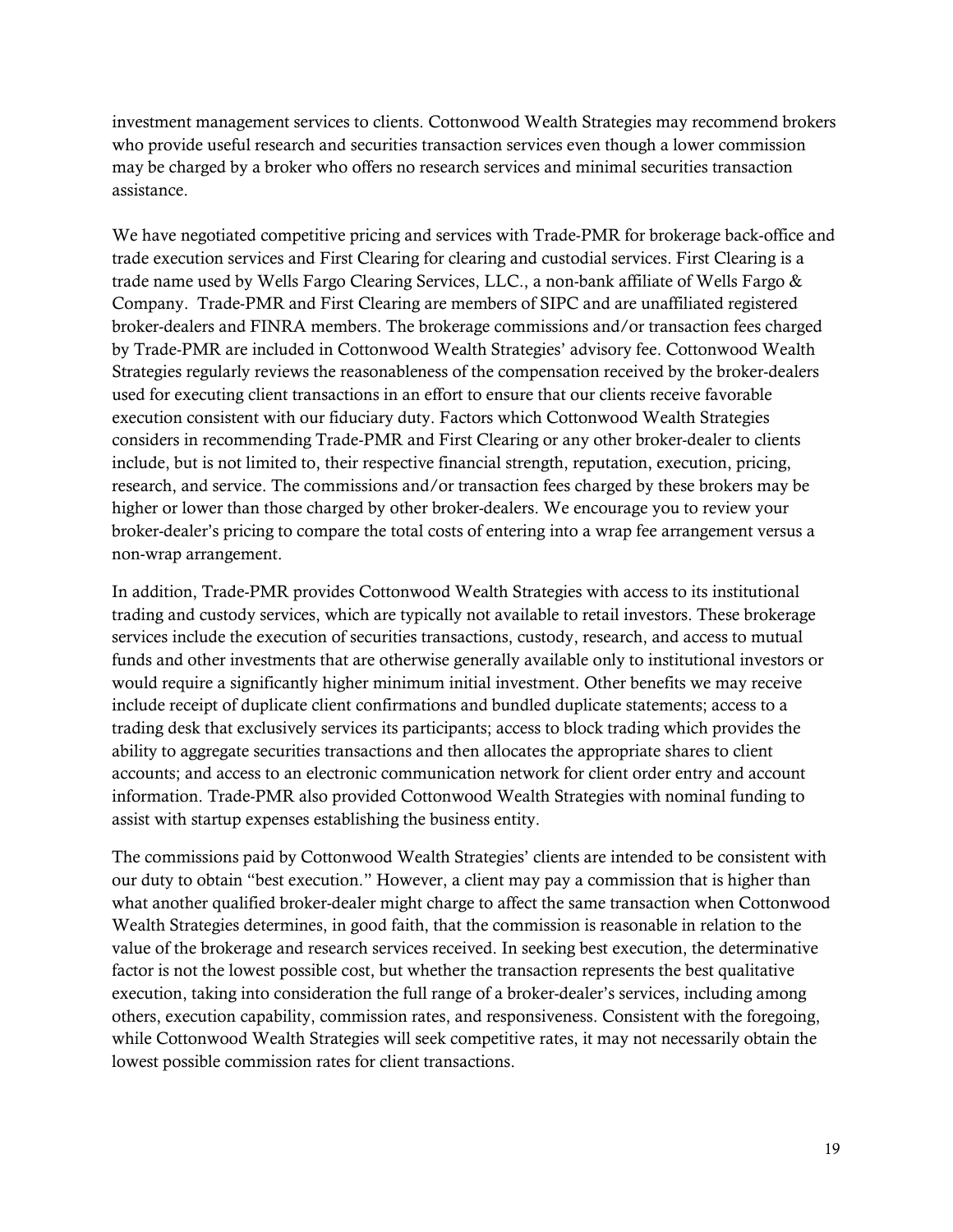Independent Managers selected by clients to manage clients' assets will generally also request the discretion to select brokers and negotiate commissions on behalf of a client. Cottonwood Wealth Strategies will not have control over trading execution by such managers. Clients should review the Form ADV disclosure documents of such managers regarding their trading practices.

#### Research and Other Soft Dollar Benefits

Cottonwood Wealth Strategies does not participate in soft-dollar relationships.

#### Brokerage for Client Referrals

When selecting broker-dealers for the execution of client securities transactions, Cottonwood Wealth Strategies does not consider whether we will receive any client referrals from the broker-dealer or any other third-party.

#### Directed Brokerage

As Cottonwood Wealth Strategies will not request the discretionary authority to determine the broker-dealer to be used or the commission rates to be paid, clients must direct Cottonwood Wealth Strategies as to the broker-dealer to be used. The commissions and transaction fees charged by these broker-dealers could be higher or lower than those charged by other custodians and broker-dealers. When directing the use of a particular broker-dealer, it should be understood that Cottonwood Wealth Strategies will not have authority to negotiate commissions among various broker-dealers or obtain volume discounts. As such, best execution may not be achieved. Not all investment advisers require clients to direct the use of specific broker-dealers

#### Aggregation of Orders

Transactions for each client will generally be effected independently. For certain trades, Cottonwood Wealth Strategies will block trades where possible and when advantageous to clients. The blocking of trades permits the trading of aggregate blocks of securities composed of assets from multiple client accounts where transaction costs are shared equally and on a pro-rated basis between all accounts included in the block. Block trading allows us to execute equity or fixed income trades in a timely, equitable manner and to reduce overall commission charges to clients. Clients who do not provide Cottonwood Wealth Strategies with discretion will not participate in block trades, and their trades in similar securities will be placed with brokers after trades for discretionary accounts. Accounts owned by supervised persons of our firm may participate in block trading with your accounts; however, these individuals will not be given preferential treatment of any kind.

## <span id="page-19-0"></span>Item 13 – Review of Accounts

Accounts at Cottonwood Wealth Strategies are reviewed on a periodic basis. This informal review includes assessing client goals and objectives, monitoring the account, and addressing the need to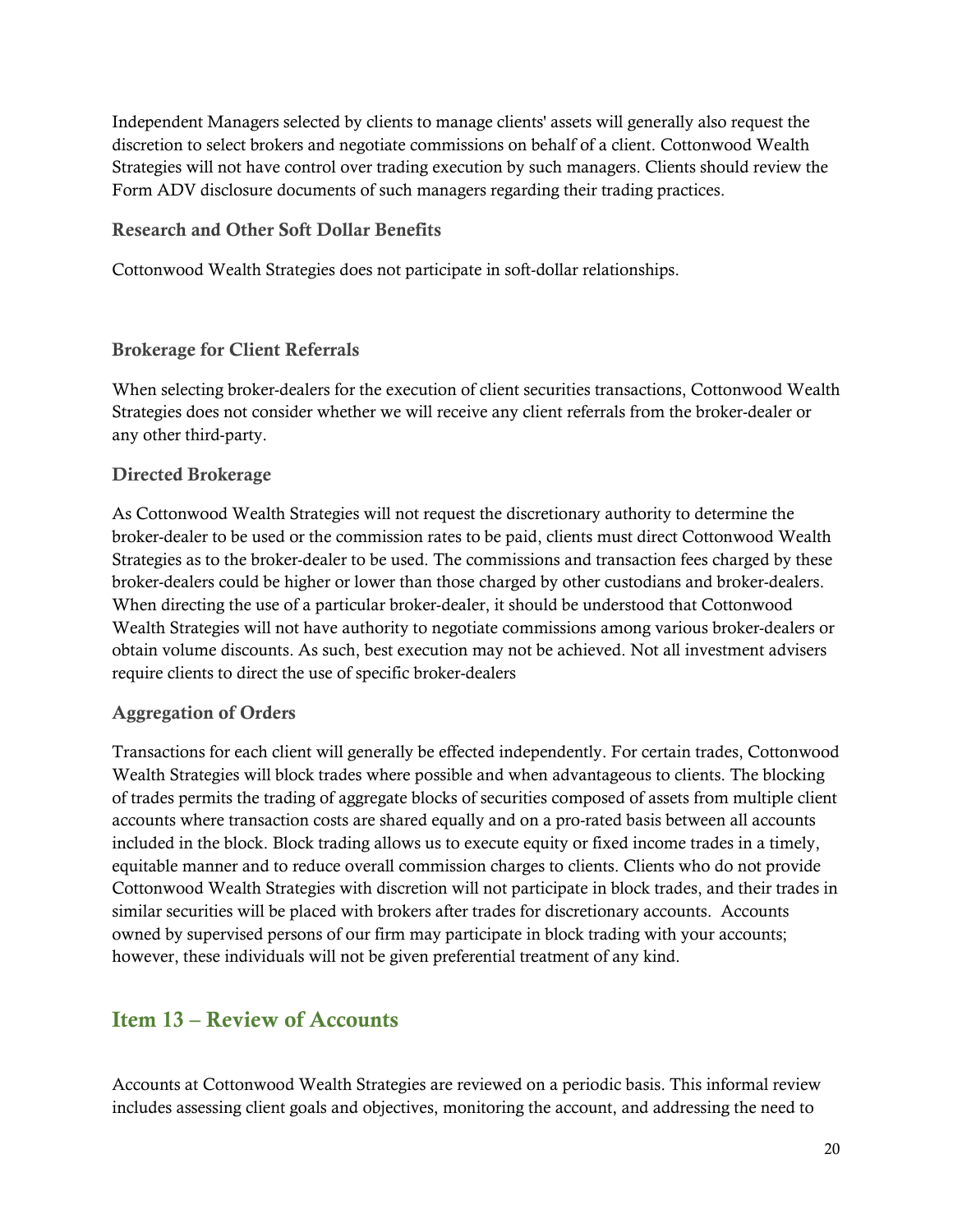rebalance, as necessary. Individual securities held in client accounts are periodically monitored by the firm, while any selected third-party managers are monitored on a quarterly basis. Accounts are reviewed in the context of each client's stated investment objectives and guidelines. More frequent reviews may be triggered by material changes to a client's individual circumstances, market conditions, or the political or economic environment.

Cottonwood Wealth Strategies may also review tax-planning needs, cash-flow needs, as well as charitable giving, insurance, and estate planning as part of our ongoing client reviews. Reviews are tailored to the services we provide to you, as well as your individual needs and goals. We encourage you to discuss your needs, goals, and objectives with us and keep us informed of any changes. If you engage our firm for ongoing investment advisory services, we will contact you at least annually to determine whether there have been any changes to your financial situation or investment objectives and whether you wish to impose any reasonable restrictions on the management of your account or reasonably modify any existing restrictions. At this time, we will advise you of any account changes we feel are necessary to help you stay on track with meeting your financial goals and consider whether the current services provided by our firm continue to be suitable for your needs.

As a convenience to our clients, in addition to reporting on clients' financial assets, at a client's request we may prepare a global consolidated report that also includes certain non-financial assets (e.g., real assets). In such instances, Cottonwood Wealth Strategies relies on the client to provide current and accurate price or other valuation information for those assets to be included in the client's consolidated account report. In no instance are non-financial assets included in performance reporting. Cottonwood Wealth Strategies does not independently verify, and expressly disclaims responsibility for, the accuracy of any non-financial asset values clients provided to us to include in their reporting.

## <span id="page-20-0"></span>Item 14 – Client Referrals and Other Compensation

#### Other Compensation Arrangements

Cottonwood Wealth Strategies receives compensation from Trade-PMR, Inc., the broker-dealer used for your account, and your account custodian in the form of access to electronic systems that assist us in the management of client accounts, as well as research, software and other technology that provide access to client account data (such as trade confirmations and account statements), pricing information and other market data, facilitate trade execution (and allocation of aggregated trade orders for multiple client accounts), and client reporting capabilities. Trade-PMR provided our firm with nominal funding to assist with startup expenses establishing our business entity. Your account custodian also offers us discounts for products and services offered by vendors and third-party service providers, such as software and technology solutions. These economic benefits create a conflict of interest in that it gives our firm an incentive to recommend one broker-dealer or custodian over another that does not provide similar electronic systems, support, or services. We address this conflict of interest by disclosing to our clients the types of compensation that our firm receives so clients can consider this when evaluating our firm. It is important that you consider the fees, level of service and investment strategies, among other factors, when selecting an investment manager.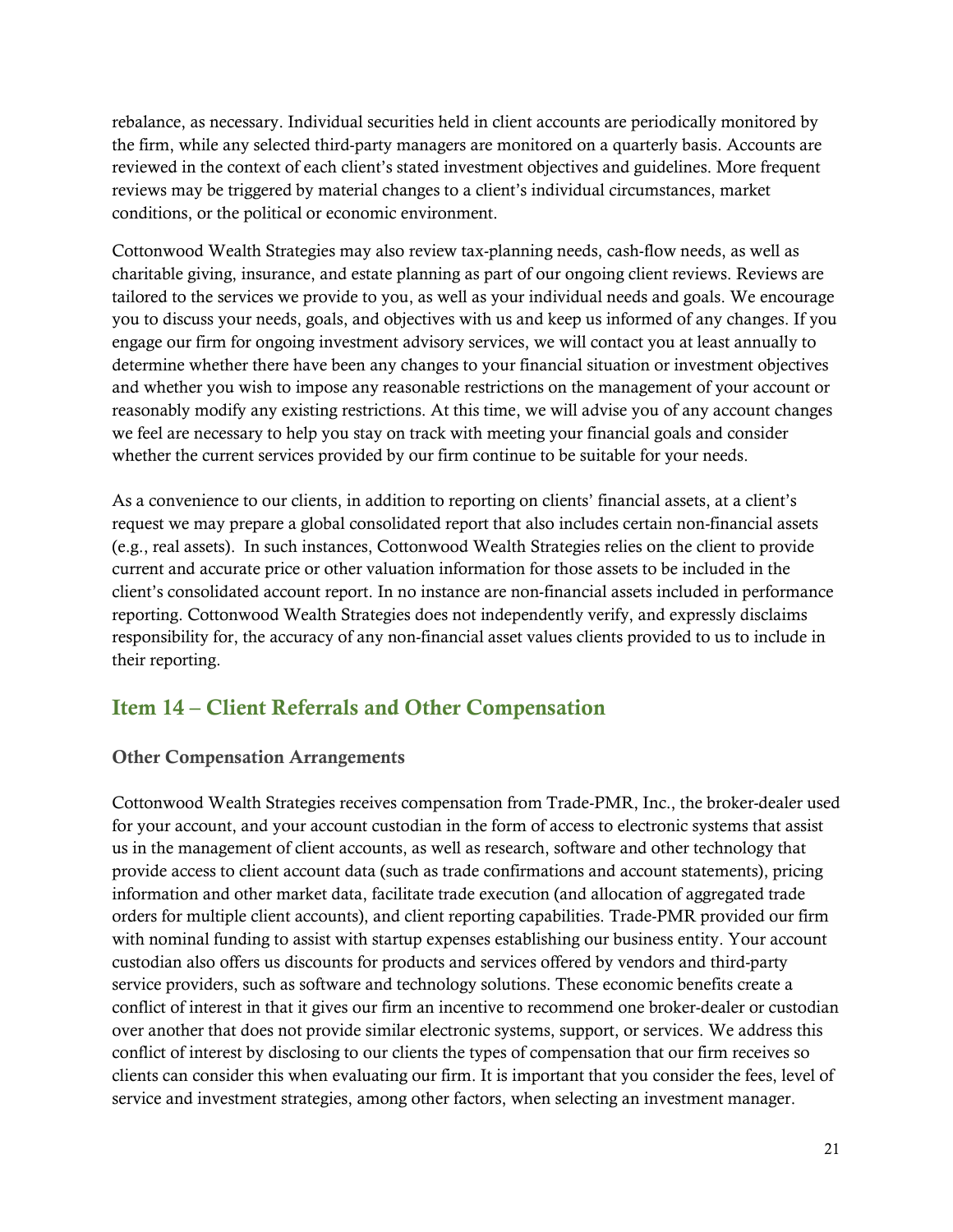#### Client Referrals

Cottonwood Wealth Strategies does not pay any referral fees to other individuals for referring clients to our firm.

## <span id="page-21-0"></span>Item 15 – Custody

When you establish a relationship with our firm for investment management services, your assets will be maintained by a bank, broker -dealer, mutual fund transfer agent or other such institution deemed a 'qualified custodian' by the SEC. We rely on the custodian to price and value assets, execute and clear transactions, maintain custody of assets in your account and perform other custodial functions. Cottonwood Wealth Strategies does not maintain physical possession of any client account assets. Clients' assets must be held by a bank, broker dealer, mutual fund transfer agent or other such institution deemed a qualified custodian. We utilize First Clearing as the qualified custodian for client accounts.

You will receive monthly and/or quarterly account statements directly from the qualified custodian. Cottonwood Wealth Strategies may also provide you with written quarterly performance reports for your account. We urge you to carefully review your account statements and compare the account balances with the balances reflected on any performance report you may receive from our firm for accuracy. Balances on our reports may vary slightly from custodial statements due to differences in accounting procedures, reporting dates, valuation methodologies of certain securities or other operational factors. You should promptly notify us if you do not receive account statements from your custodian at least quarterly or if you believe the information on your account statements is inaccurate.

Cottonwood Wealth Strategies, as the managing member of the Asymm Venture Fund, has custody of the fund's assets. As such, the fund is subject to an annual financial audit and fund investors are provided with copies of the annual audited financial statement within 180 days after the end of each fiscal year.

## <span id="page-21-1"></span>Item 16 – Investment Discretion

Cottonwood Wealth Strategies typically has investment discretion over clients' securities accounts. Investment discretion is the authority to determine the securities or other assets to purchase or sell on behalf of an account. Investment discretion may also include the authority to select or terminate a third-party asset manager. This authority is exercised in a manner consistent with your stated investment objective for the particular account. You must provide written authorization to our firm before we can assume discretionary authority over your account. Any investment guidelines or restrictions you would like to place on your account must be provided to Cottonwood Wealth Strategies in writing.